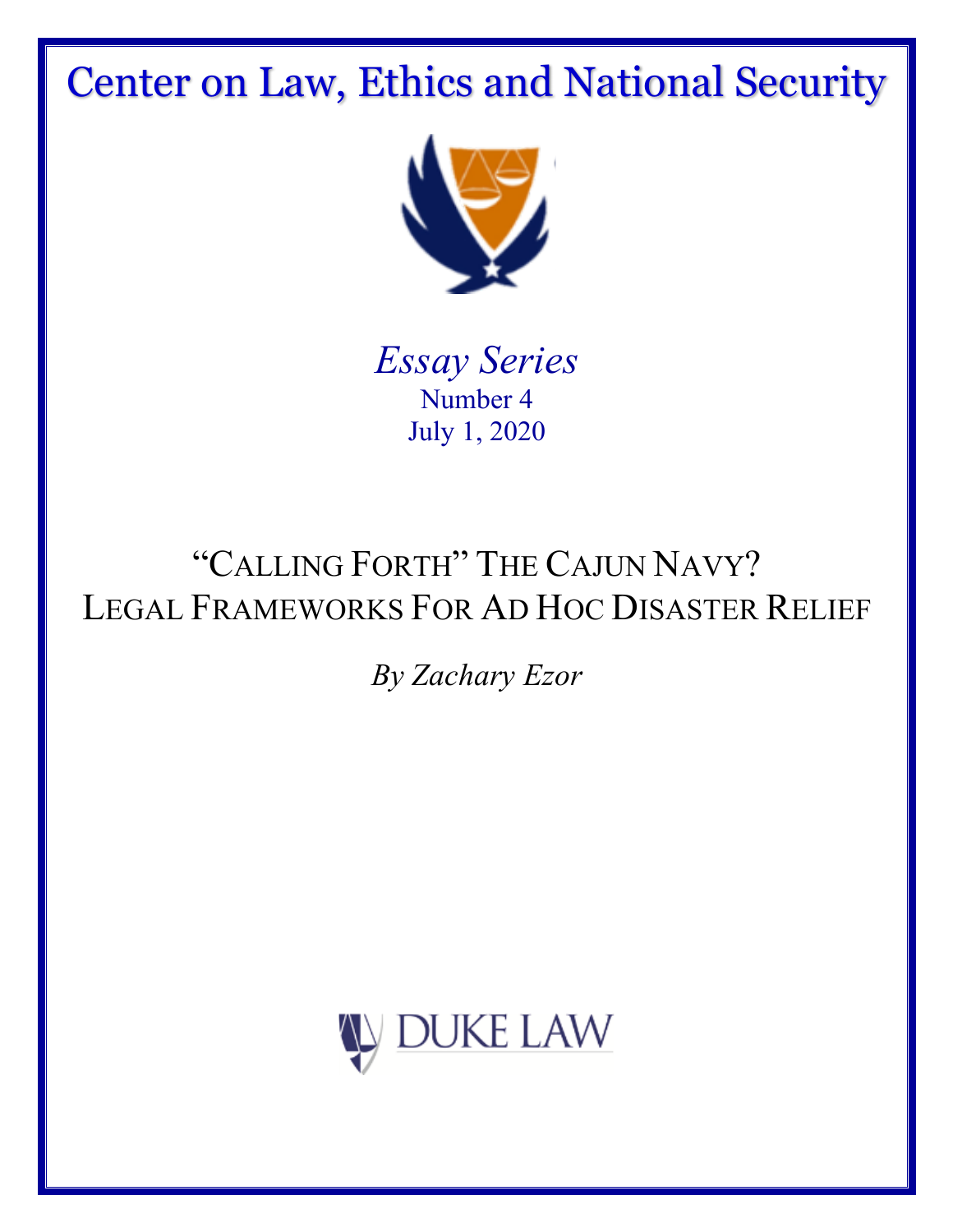### "CALLING FORTH" THE CAJUN NAVY? LEGAL FRAMEWORKS FOR AD HOC DISASTER RELIEF

#### Zachary Ezor*\**

#### *We don't wait for the help, We are the help! -Louisiana Cajun Navy mantra*

#### **INTRODUCTION**

In the aftermath of Hurricane Katrina, a remarkable thing happened: An informal band of civilian boaters—an "impromptu flotilla of ordinary men"<sup>1</sup>—rescued thousands of people from the floodwaters of New Orleans.<sup>2</sup> That group and others like it, known collectively by the shorthand Cajun Navy,<sup>3</sup> have heroically saved thousands more during disasters like Hurricanes Harvey, Irma, and Michael. $4$  But theirs is a somewhat complicated heroism; one imbued with an intense self-reliance that runs contrary to normal disasterrelief protocol. Aside from the sheer number of rescues performed, the defining feature of the Cajun Navy is that it proudly maintains an identity

<sup>&</sup>lt;sup>\*</sup> J.D., Duke University School of Law 2019.<br><sup>1</sup> *After Baton Rouge flooding, a Few Tales of Cajun Navy's Heroics We Just Can't Forget*, ADVOCATE (Aug. 11, 2017), https://www.theadvocate.com/louisiana\_flood\_2016/article\_127ca268-79f4-11e7-9388-37957d5dc0df.html. 2 *How Citizens Turned Into Saviors After Katrina Struck*, CBS NEWS (Aug. 29, 2015),

https://www.cbsnews.com/news/remembering-the-cajun-navy-10-years-after-hurricanekatrina/ (crediting the Cajun Navy with rescuing more than 10,000 people from flooded homes and rooftops). *See also* DOUGLAS BRINKLEY, THE GREAT DELUGE: HURRICANE KATRINA, NEW ORLEANS, AND THE MISSISSIPPI GULF COAST 372–81 (2006).<br><sup>3</sup> There is no single Cajun Navy. An official list includes Louisiana Cajun Navy, the

United Cajun Navy, America's Cajun Navy, Cajun Navy Relief, Texas Cajun Navy, and Cajun Navy Acandiana. *See generally* Sally Jenkins, *In Crises such as Harvey, You Want Outdoorsmen on Your Side*, WASH. POST (Aug. 29, 2017), https://www.washingtonpost.com/sports/in-crises-such-as-harvey-you-want-outdoorsmenon-your-side/2017/08/29/e6588e8c-8cd0-11e7-8df5-

c2e5cf46c1e2\_story.html?utm\_term=.6993328f5d03 (noting that "[t]he Cajun Navy is just a branding mechanism for volunteers that come to help their fellow citizens"). <sup>4</sup> *See generally Rescued by the Cajun Navy: How Citizens Turned Into Saviors 10 Years* 

*Ago*, CBS THIS MORNING (Aug 29, 2015), https://www.youtube.com/watch?v=Hbjx1T7WmJE (hereinafter "*Rescued*"); Julia Jacobo & Joyeeta Biswas, *Armed with Boats and Air Mattresses, Cajun Navy Rescues 160 Trapped by Florence*, ABC NEWS (Sept. 14, 2018) https://abcnews.go.com/US/cajun-navymobilizes-volunteers-boats-carolinas-ahead-hurricane/story?id=57799162; Patricia Mazzei, *Cajun Navy Wants to Help Florida after Hurricane Irma*, MIAMI HERALD (Sept. 8, 2017) https://www.miamiherald.com/news/weather/hurricane/article171968782.html.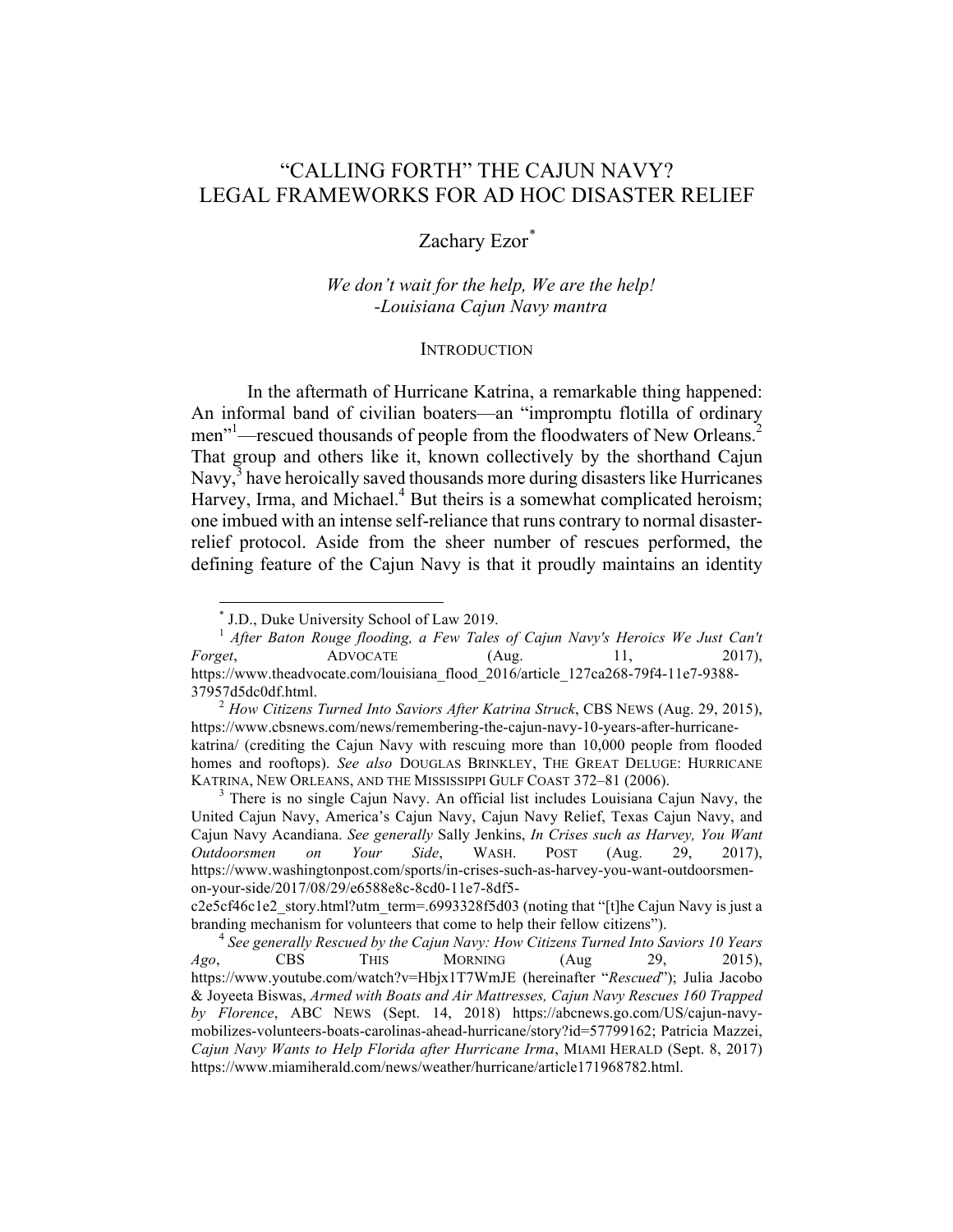completely separate and apart from federal, state, or local government.<sup>5</sup> In fact, many of the Cajun Navy's most memorable search and rescue efforts have been performed without—and, sometimes, in direct disobedience of explicit authority.<sup>6</sup>

Is this good? "People like to hear about the fire fighter from Wisconsin who hopped in his truck and drove to New York City to help with the Trade Towers attack" writes John Brinkerhoff. <sup>7</sup> But the "overall effect of these unsolicited volunteers" may be "more trouble than they are worth."<sup>8</sup> The Cajun Navy is on the verge of becoming a fixture of American disaster relief.<sup>9</sup> And so, without discounting or disrespecting their brave work, it is worth discussing the risks and difficulties that accompany ad hoc disasterrelief efforts.

The positive case for the Cajun Navy is easy to make. Even when piloting a "ragtag" fleet of unstandardized "hunting boats, airboats, pirogues, and kayaks,"<sup>10</sup> private volunteers are ostensibly nimbler, more efficient, and savvier than their government counterparts.<sup>11</sup> Localized geographic knowledge is of the utmost importance in a flood—especially if local first responders are occupied or trapped themselves.<sup>12</sup> Moreover, disasters are inherently all-hands-on-deck situations, where all available resources should be put to use.<sup>13</sup> In the words of one volunteer, "[y]ou never want to be wishing

 <sup>5</sup> *See* Sarah McCammon, *The Cajun Navy: Heroes Or Hindrances In Hurricanes?*, NPR (September 22, 2018), https://www.npr.org/2018/09/22/650636356/the-cajun-navy-heroesor-hindrances-in-hurricanes. <sup>6</sup> *See "Rescued*," *supra* note 4 ("authorities told Cajun Navy members they could not

launch for safety reasons"); Melissa Locker, *What is the Cajun Navy?*, SOUTHERN LIVING, https://www.southernliving.com/culture/what-is-cajun-navy ("The National Guard and other authorities told them they couldn't, but "they went in and did it" anyway . . . ."). <sup>7</sup> John Brinkerhoff, *Who Will Help the Emergency Responders?*, THE HERITAGE

FOUNDATION (Jun. 2, 2005), https://www.heritage.org/homeland-security/report/who-willhelp-the-emergency-responders. <sup>8</sup> *Id.*

<sup>9</sup> *See, e.g.*, Jenkins, *supra* note 3; Markowitz, *infra* note 33; James R. Holmes, *Inspiration in the Wake of Hurricane Florence*, U.S. NAVAL INSTITUTE BLOG (Sept. 18, 2018), https://blog.usni.org/posts/2018/09/18/inspiration-in-the-wake-of-hurricaneflorence. <sup>10</sup> Greg Toppo, *Cajun Navy Heads to Texas to Aid Harvey Rescues*, USA TODAY (Aug.

<sup>27, 2017),</sup> https://www.usatoday.com/story/news/2017/08/27/cajun-navy-heads-texas-aidrescues/606883001/. <sup>11</sup> *See* Markowitz, *infra* note 33. <sup>12</sup> *See* Emanuella Grinberg, Meridith Edwards & Scott McLean, *Hurricane Michael* 

*Affected Them, Too, But These Firefighters Still Have a Job to Do*, CNN (Oct. 15, 2018), https://www.cnn.com/2018/10/14/us/first-responders-panama-city-michael/index.html. <sup>13</sup> FED. EMERGENCY MGMT. AGENCY, U.S. DEP'T OF HOMELAND SEC., <sup>A</sup> WHOLE

COMMUNITY APPROACH TO EMERGENCY MANAGEMENT: PRINCIPLES, THEMES, AND PATHWAYS FOR ACTION 7 (2011) (hereinafter "Whole Community Approach") (noting that "[e]mpowering local action is especially important in rural communities where there tends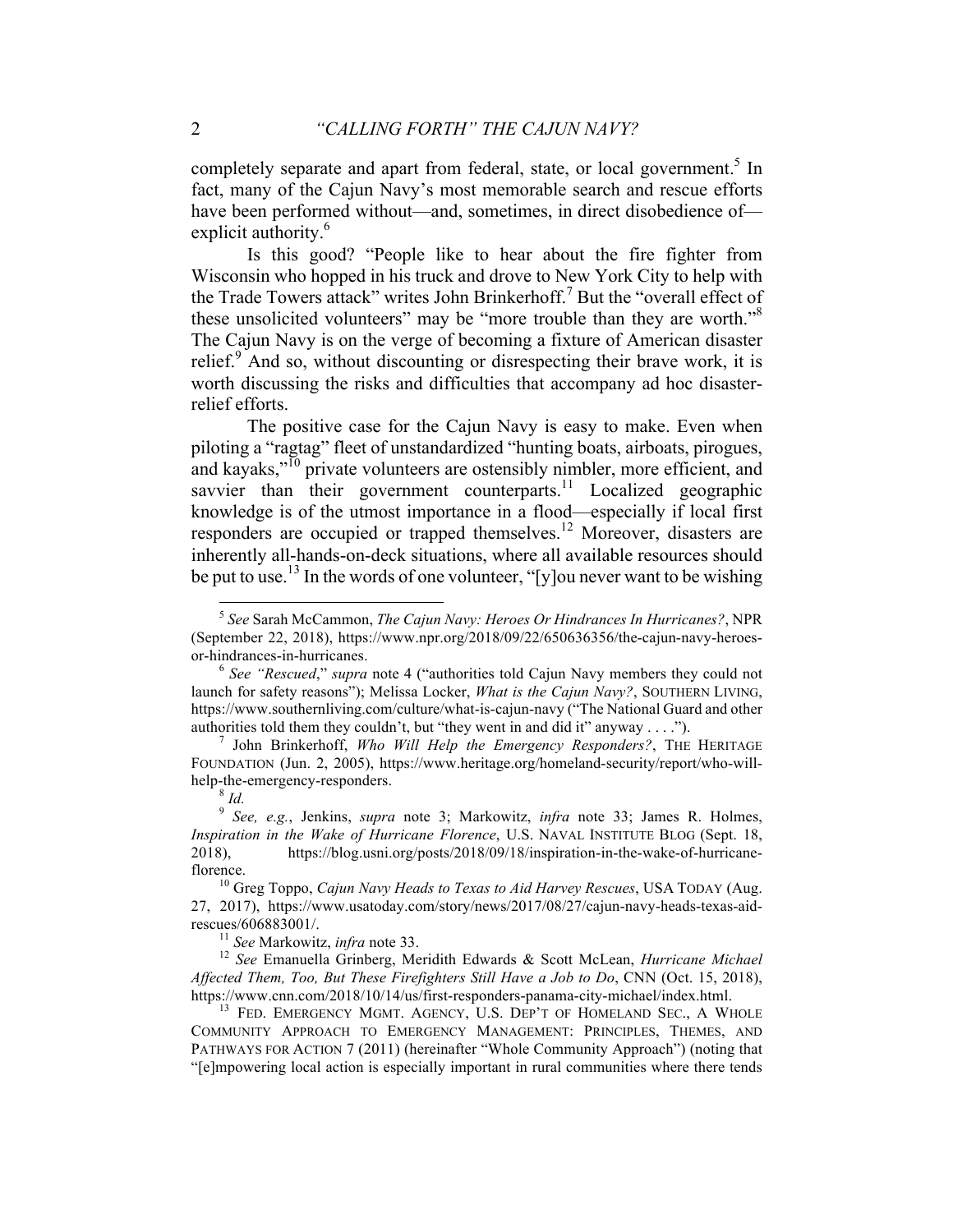you had 15 more boats to save 15 more lives."<sup>14</sup>

Benjamin Wallace-Wells, among others, has asked whether the heroism of the Cajun Navy, which is "so vivid and so moving . . . obscures the most important question about them: Why are they so needed in the first place?" <sup>15</sup> The problem of overreliance on volunteer rescuers is discussed below.<sup>16</sup> For the time being, however, the Cajun Navy undoubtedly serves an important gap-filling function.<sup>17</sup> The fact that ad hoc rescuers were able to save, by some estimates, ten thousand Houstonians after Hurricane Harvey<sup>18</sup> makes the present need for such volunteers obvious. And the public response thus far has been overwhelmingly positive: For their efforts, Cajun Navy volunteers have been made grand marshals in parades,<sup>19</sup> honored at professional sporting events,<sup>20</sup> and even mentioned in President Trump's second State of the Union Address.<sup>21</sup>

But there are also signs that support for the Cajun Navy is diminishing.<sup>22</sup> Just months after publicly honoring members of "the

1

programs).<br><sup>16</sup> *See supra* Part I.C.<br><sup>17</sup> Even FEMA has acknowledged the Cajun Navy's role as "second responders." https://www.fema.gov/news-release/2018/08/24/louisiana-cajun-navy-rescues-thousandsinspires-many-more. *See* FEDERAL EMERGENCY MANAGEMENT AGENCY, TRO-NR-030, *Louisiana Cajun Navy Rescues Thousands, Inspires Many More*, (Aug. 24, 2018).<br><sup>18</sup> *See id.* 19 Kim Chatelain, *La.'s Cajun Navy to be Part of Mandeville's Mardi Gras*, TIMES-

PICAYUNE  $(Jan. 16, 2018)$ , https://www.nola.com/northshore/index.ssf/2018/01/cajun\_navy\_to\_be\_part\_of\_mande.ht ml ("The Original Krewe of Orpheus has invited members of the Louisiana Cajun Navy to

serve as grand marshals of their parade . . . ."). <sup>20</sup> *Dynamo to Honor Houston's Heroes in Special Pre-Game Ceremony*, HOUSTON DYNAMO (Sept. 8 2017), https://www.houstondynamo.com/post/2017/09/08/dynamohonor-houston-s-heroes-special-pregame-ceremony-Saturday.<br><sup>21</sup> President Donald J. Trump, State of the Union Address (Jan. 30, 2018) ("We saw the

volunteers of the "Cajun Navy," racing to the rescue with their fishing boats to save people in the aftermath of a devastating hurricane.").<br><sup>22</sup> For instance, the Louisiana Cajun Navy sent ten boats to New Bern, North Carolina

to be less infrastructure . . . [and where the] social capital found in local volunteer organizations and individuals is necessary for preparing for and responding to unique rural threats"). <sup>14</sup> Emily Wax-Thibodeaux, *Cajun Navy Races to the Carolinas; Citizen Rescuers Pull* 

*people from Rising Waters*, WASH. POST (Sept. 14, 2018), https://www.washingtonpost.com/national/cajun-navy-races-to-the-carolinas-citizenrescuers-pull-people-from-rising-waters/2018/09/14/46623928-b763-11e8-a2c5- 3187f427e253\_story.html?utm\_term=.67ae46ce6c14. <sup>15</sup> Benjamin Wallace-Wells, *Why Does America Need a Cajun Navy?*, THE NEW

YORKER (Aug. 31, 2017), https://www.newyorker.com/news/news-desk/why-does-americaneed-the-cajun-navy (contending that overreliance on groups like the Cajun Navy perpetuates the "willful ignorance of climate change that many local and national political leaders still cling to" and puts of needed fixes to flood insurance and disaster-preparedness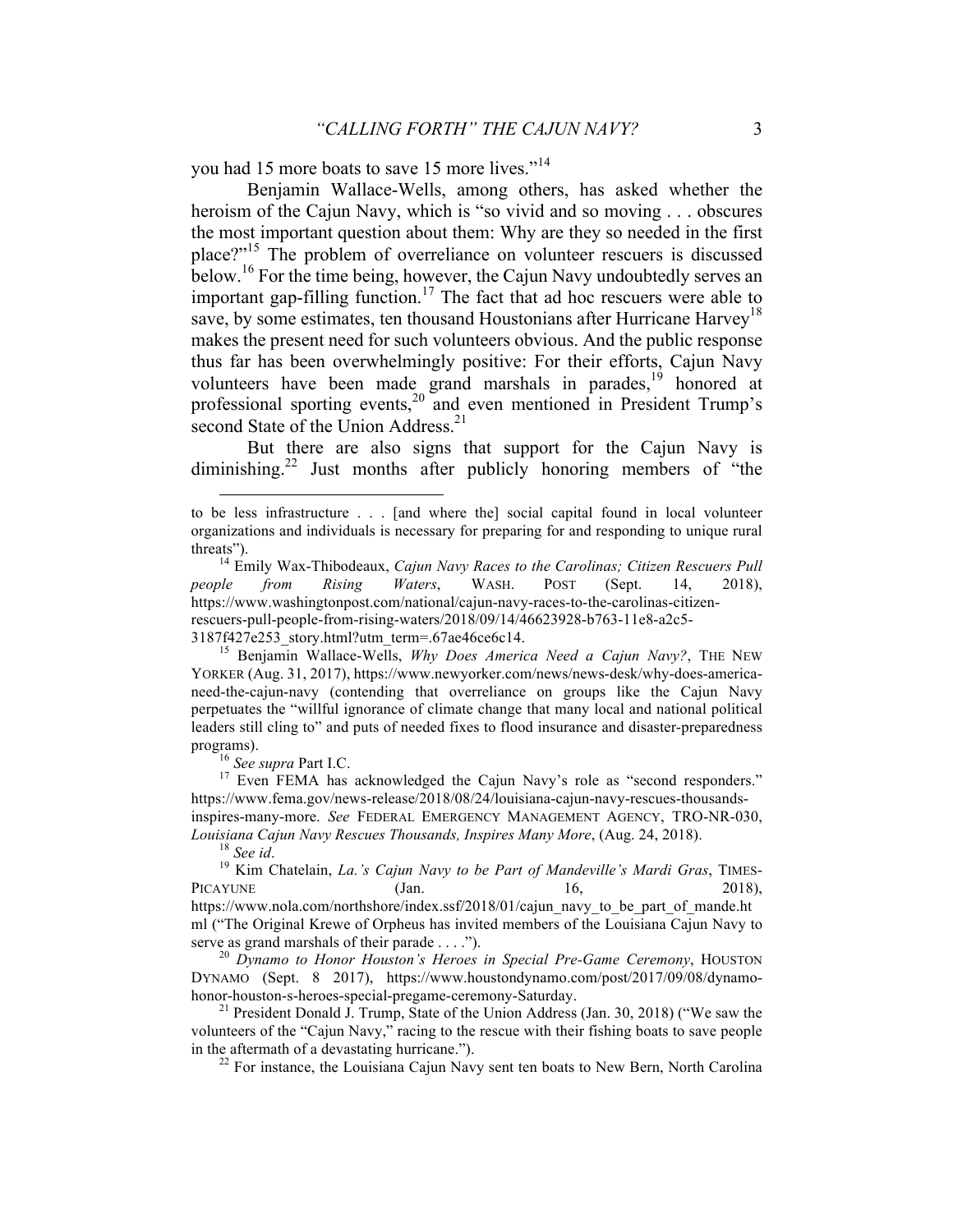incredible Cajun Navy,"<sup>23</sup> President Trump surprised a Texas audience by criticizing private volunteer boaters: "These guys with these little boats . . . they want to go into the hurricane to show their wife how great they are. And then they get out there and they say 'Oh my God! I'm dead!"<sup>24</sup> Trump went on to praise the relative sophistication and professionalism of FEMA, the National Guard, and the United States Coast Guard, who "saved 16,000 lives" during and after Harvey.<sup>25</sup> "Next time," he told the crowd, "when there's a hurricane, do me a favor: don't take your boat out. Just head out of town."<sup>26</sup> In other words, leave disaster relief to the professionals.

At this inflection point, this paper lays out the risks associated with ad hoc search and rescue and analyzes two potential frameworks for harnessing volunteer power while minimizing those risks. The immense value Cajun Navy volunteers bring to the table is taken as a given, as it should be. Nevertheless, Part I shines a light on the drawbacks to those groups' work. Part II then discusses two models for further improving ad hoc disaster relief—incorporating volunteers into State Defense Forces and pursuing public-private partnerships—before analyzing the relative pros and cons of each.

#### I. PROBLEMS WITH AD HOC SEARCH AND RESCUE

Broadly speaking, four main concerns accompany ad hoc disaster relief groups. First, rescuer safety and liability are recurrent issues, even for the most experienced boaters. Many volunteer boaters lack formal search and rescue training, and hardly any have insurance in case something goes wrong.

to conduct rescues during Hurricane Florence. But officials at the New Bern Emergency Operations Center told the volunteers that their help was not welcome. *See* Pam Wright, *Louisiana's Cajun Navy Told Help Not Needed in New Bern After Trying to Lend a Hand in Hurricane-Battered Carolinas*, WEATHER.COM (Sept. 14, 2018), https://weather.com/storms/hurricane/news/2018-09-14-hurriane-florence-louisiana-cajunnavy-lends-a-hand-carolinas/. <sup>23</sup> President Donald J. Trump, Remarks at White House Visit Honoring Houston Astros

<sup>(</sup>Mar. 12, 2018) *available at* https://www.youtube.com/watch?v=ZhnCGdMOiTQ (honoring members of the Cajun Navy as heroes of Hurricane Harvey).<br><sup>24</sup> President Donald J. Trump, Rally to Support Ted Cruz for Senate (Oct 22, 2018)

*available at* https://www.youtube.com/watch?v=y1MQV\_adhLQ&feature=youtu.be&t=46. President Trump's statements should be taken as commentary on the risks associated with attempting search and rescue operations during Hurricanes—there have not been any confirmed deaths of Cajun Navy volunteers. However, the risks of ad hoc search and rescue are substantial. *See infra*, note 29, and accompanying text; *Cajun Navy Volunteer Reports Desperate People Have Started Rushing Boats and Even Shooting at Ones that Don't Stop*, WHNT19 (Aug. 29, 2017), https://whnt.com/2017/08/28/cajun-navy-volunteer-reportsdesperate-people-have-started-rushing-boats-even-shooting-at-ones-that-dont-stop/. <sup>25</sup> *Id*. <sup>26</sup> *Id.*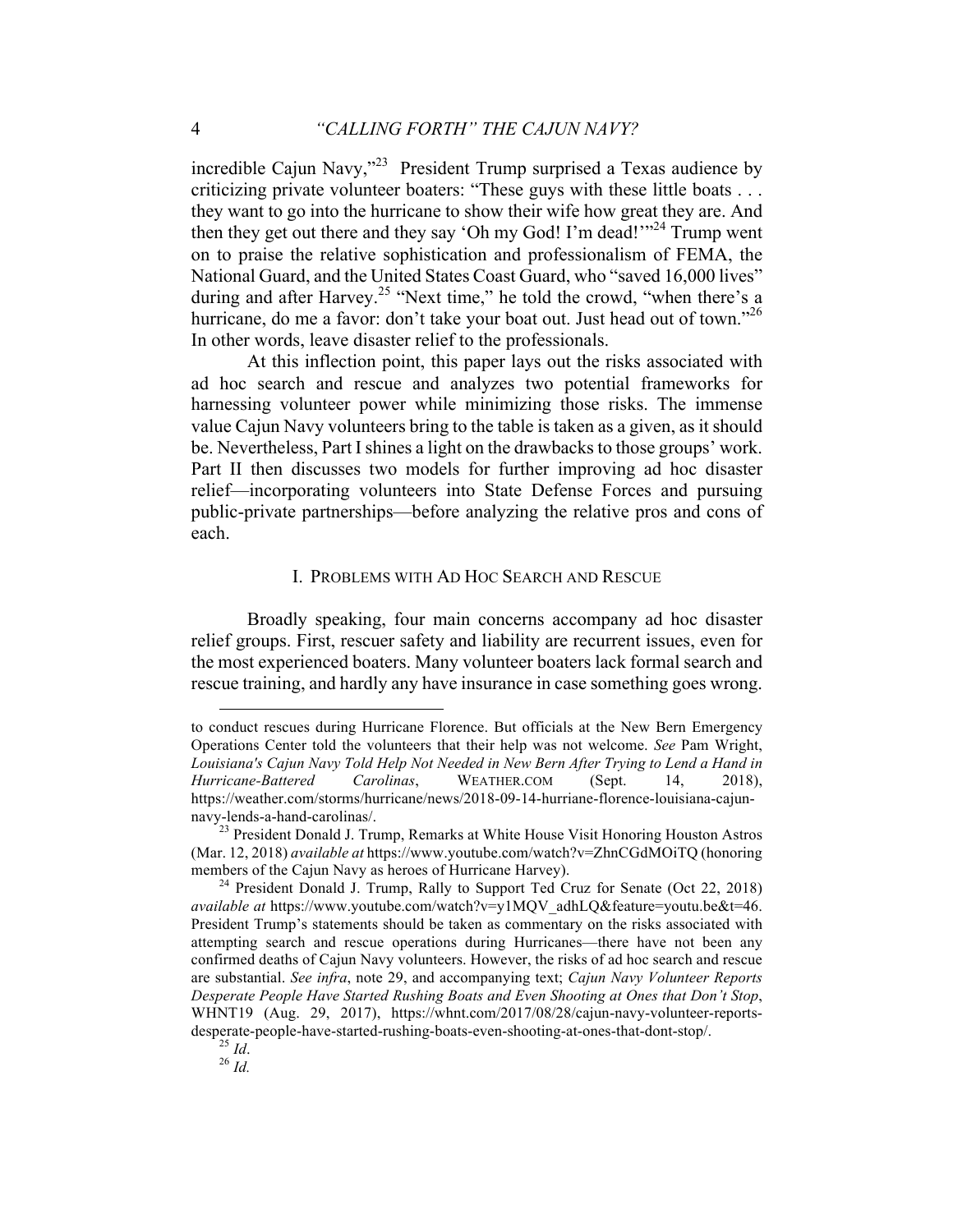Second, uncoordinated volunteer efforts can disrupt unified emergency responses. Effective unified command is "indispensable" in a disaster and requires "a clear understanding of the roles and responsibilities of each participating organization."<sup>27</sup> Third, the Cajun Navy's growing notoriety might create a false sense of security for residents of flood-prone areas, causing them to disregard evacuation orders or lessen their own preparedness efforts. Finally, there is some evidence that the Cajun Navy encourages behavior akin to vigilantism, which should, as a general matter, be discouraged. Each of these potential problems is discussed below.

#### *A. Danger to Rescuers*

Marine search and rescue efforts carry inherent risks. First among those risks is the potential for rescuer injury. Cajun Navy boats have capsized during rescue attempts,<sup>28</sup> and at least two volunteers have reported being shot at during rescues.<sup>29</sup> More and more often, as locals are issued mandatory evacuation notices, ad hoc volunteers are ignoring warnings and traveling *into* pending disasters. Recently, for instance, a veteran squad of Cajun Navy boatmen found themselves stranded in a Panama City hotel after driving more than four hundred miles to assist during Hurricane Michael.<sup>30</sup> The strength of the storm completely immobilized the group—"It put the fear of God in me," one volunteer said, because "[t]his was a totally different situation."<sup>31</sup>

John Twigg and Irina Mosel have conducted extensive study of spontaneous volunteerism during urban disasters. They note that emergent and ad hoc volunteers "often arrive without appropriate shelter, food and water supplies, equipment or protective clothing."<sup>32</sup> Furthermore, in contrast

<sup>&</sup>lt;sup>27</sup> FED. EMERGENCY MGMT. AGENCY, U.S. DEP'T OF HOMELAND SEC., INCIDENT MANAGEMENT AND SUPPORT KEYSTONE 7 (2011) (hereinafter "Incident Keystone").

<sup>&</sup>lt;sup>28</sup> Joe Kelly, *All Rescued after Cajun Navy Boat Capsizes in Houston Floods*, WDBO (Aug. 29, 2017), https://www.news965.com/news/all-rescued-after-cajun-navy-boatcapsizes-houston-floods/0FLniQ07r2gfIEOTbvErLK/. <sup>29</sup> WGNO Web Desk, *Cajun Navy Rescuer Says Looters Shot at Them, Tried to Steal* 

*Boats*, WGNO (Aug. 28, 2017), https://wgno.com/2017/08/28/cajun-navy-coming-up-withnew-plan-after-looters-shoot-at-boats-try-to-steal-them/; *see also* BRINLEY, *supra* note 2 at 376 (describing the New Orleans Police Department's "rules of engagement" for Cajun navy volunteers, including "Do not travel alone. Go in pairs. As far as weapons, carry what you need for protection.")<br><sup>30</sup> Kris Wartelle, *Cajun Navy President: This Hurricane Put the Fear of God in Me*,

LAFAYETTE ADVERTISER (Oct. 12, 2018), https://www.theadvertiser.com/story/news/2018/10/12/cajun-navy-president-hurricane-put-<br>fear-god-me/1613265002/.<br> $\frac{31}{11}$ 

<sup>&</sup>lt;sup>32</sup> John Twigg & Irina Mosel, *Emergent Groups and Spontaneous Volunteers in Urban Disaster Response*, 29 Env't & Urbanization 443, 451 (2017).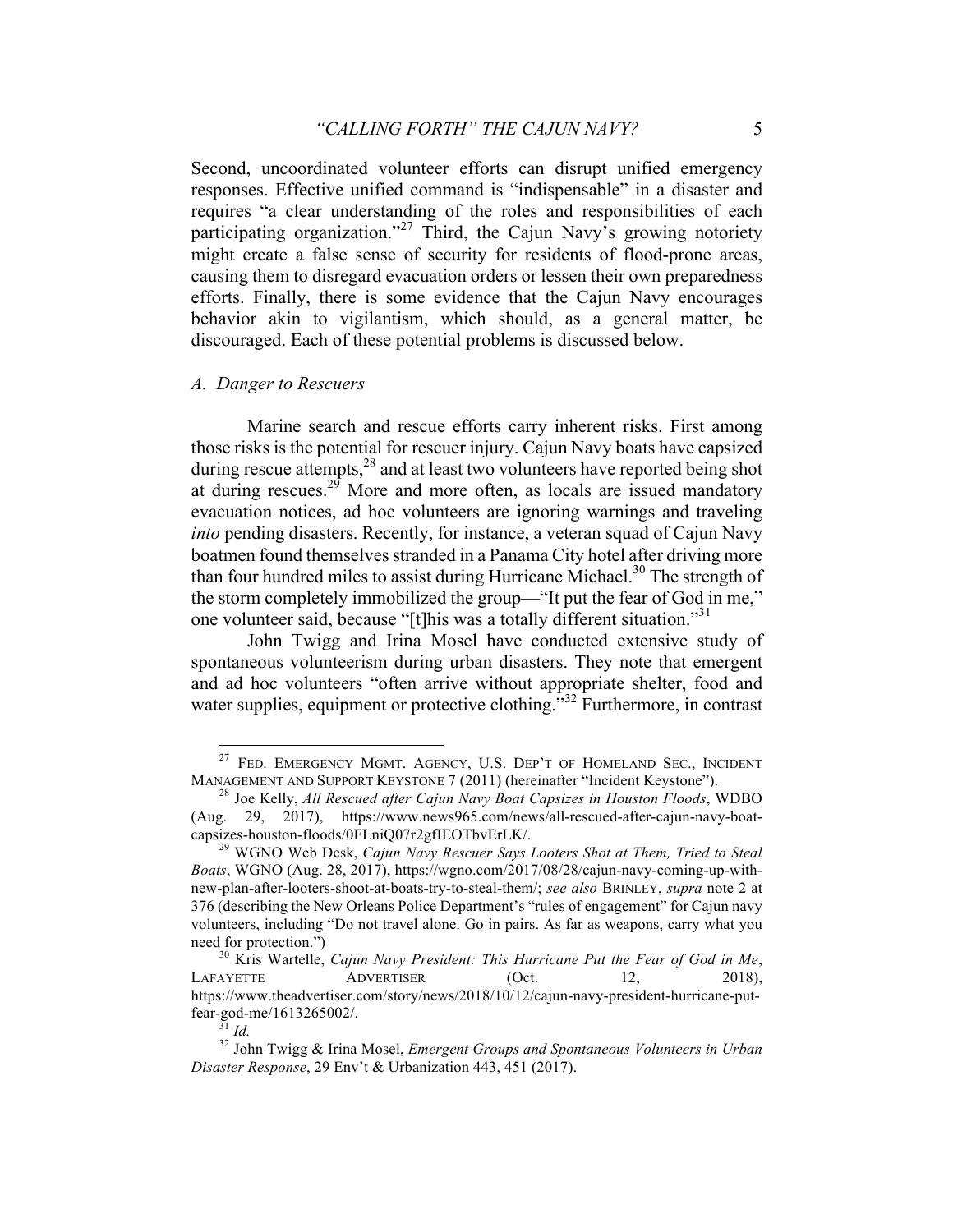to formal emergency management personnel, ad hoc volunteer groups often take a "learn by doing" approach that can lead to otherwise-avoidable danger.<sup>33</sup> Without proper training and support, volunteers "can in turn become . . . victims of the disaster, [and] may require the very services that they sought to provide."<sup>34</sup> It is true that Cajun Navy volunteers are often skilled individuals with military and medical backgrounds.<sup>35</sup> Still, as the popularity of the Cajun Navy increases, we can anticipate seeing more volunteers that are ill-equipped, underprepared, and likely to endanger themselves. $36$ 

In the last few years, some Cajun Navy groups have begun to standardize requirements for their volunteers. An exemplary organization is Cajun Navy Relief, which asks its volunteers to certify that they can swim, ensure that they are "experienced boater[s]" that are properly equipped, and promise to do what they can to avoid the need for "rescues of rescuers."<sup>37</sup> In August 2018, that organization conducted its first "search and rescue games"—part of a training regimen intended to bring volunteers "up to a FEMA standard at least."<sup>38</sup> Likewise, the Louisiana Cajun Navy specifically seeks out volunteers with specialized certifications and training.<sup>3</sup>

N.Y. Times (Sept. 16, 2018), https://www.nytimes.com/2018/09/16/us/cajun-navy-florencerescue.html (reporting on Cajun Navy volunteer Brett Neely, who is an emergency medical technician); Markowitz, *infra* note 33 (interviewing several volunteers with military experience). <sup>36</sup> *See* Miriam Markowitz, "*We'll Deal with the Consequences Later": The Cajun Navy* 

*and the Vigilante Future of Disaster Relief*, GQ (Dec. 7, 2017), https://www.gq.com/story/cajun-navy-and-the-future-of-vigilante-disaster-relief ("For every person rescued by a volunteer, there may be another who drowns because an untrained dispatcher can't tell the difference between a real call and a prank. The more visible the Cajun Navy became, the more people called in emergencies, sometimes with misleading information or simple noise.") <sup>37</sup> https://www.cajunnavyrelief.com/boat-rescue-volunteer-role/ <sup>38</sup> *See* FreeThink, *Inside the Cajun Navy: How Volunteers are Training to Rescue* 

https://louisianacn.com/volunteer-application/ (last visited Nov. 8, 2018).

<sup>33</sup> *Id.* at 451–52. <sup>34</sup> Joshua Whittaker, Blythe McLennan & John Handmer, *A Review of Informal Volunteerism in Emergencies and Disasters: Definitions, Opportunities and Challenges*, 13 INT'L J. DISASTER RISK REDUCTION, 358, 363 (quoting S. Liath, *Averting a Disaster Within a Disaster: The Management of Spontaneous Volunteers Following the 11 September 2001 Attacks on the World Trade Center in New York*, 6 VOLUNTEER ACTION 11 (2004)). <sup>35</sup> *See* Tamir Kalifa, *They Were Stranded by Florence. Then the Cajun Navy Arrived.*,

*Hurricane Victims*, YOUTUBE (Aug. 16, 2018), https://www.youtube.com/watch?v=\_0akHhoK5mE. In contrast to most Cajun Navy groups, which pride themselves on independence, Cajun Navy Relief appears to be the first to articulate a goal of "integrating civilian volunteers into the Incident Command Structure" in order to "act as a force multiplier for agencies responding to disaster." *See Mission*, CAJUN NAVY RELIEF, https://www.cajunnavyrelief.com/about-us-2/ (last visited Nov. 7, 2018). <sup>39</sup> *See Fill Out a Volunteer Application Today!*, Louisiana Cajun Navy,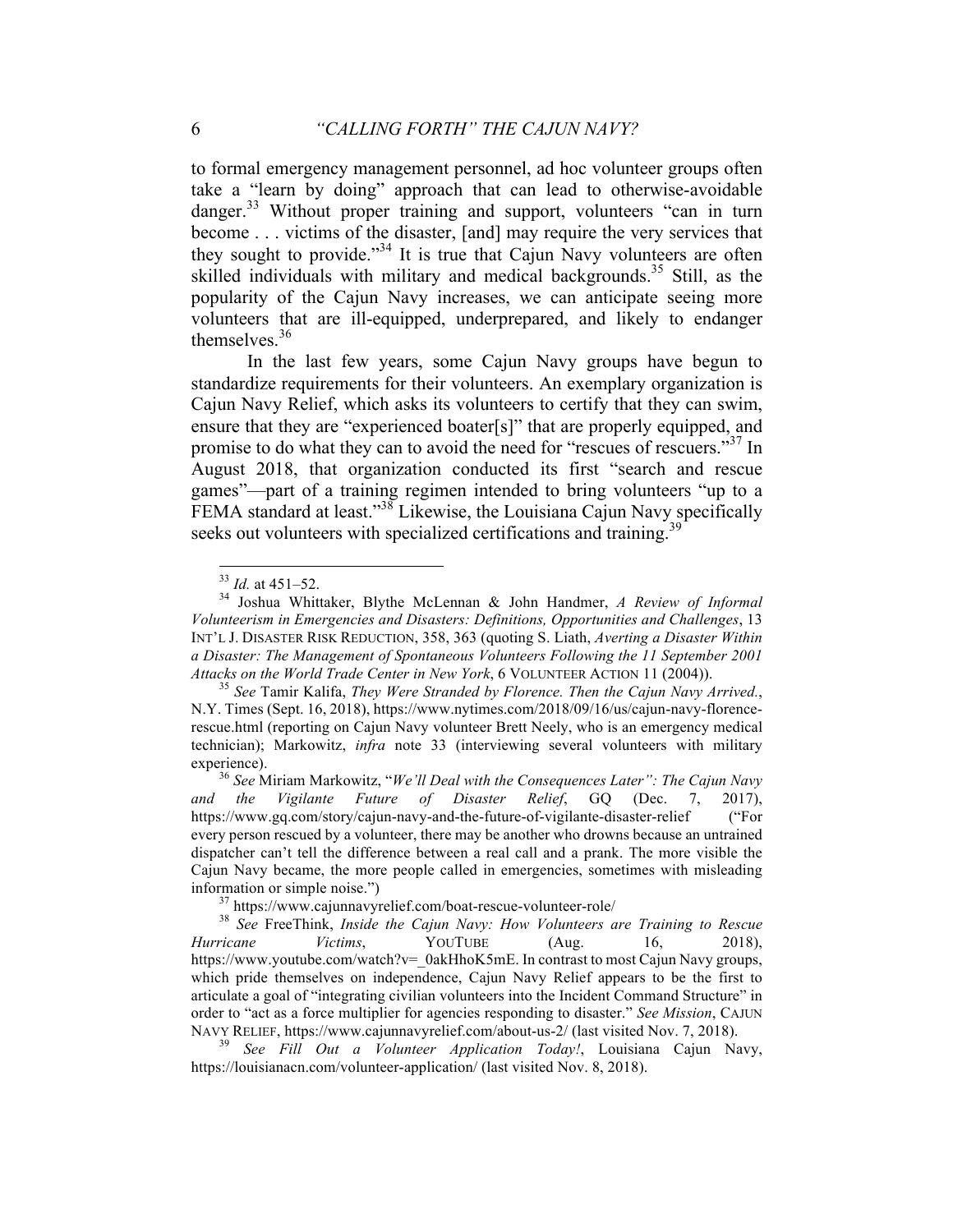However, even the best-trained volunteers may be subject to another kind of danger: legal liability.<sup>40</sup> Without express authorization from or affiliation with government entities, volunteers' legal responsibility for damage or injury they cause during the course of a rescue is at least uncertain. It is unrealistic to think that volunteers who prefer to "act first and deal with issues after $14$ <sup>1</sup> would be able to "go out and buy an insurance policy to do what [they] do." $42$ 

Horwitz and Mead have found "systemic differences in volunteer rates between states with and without volunteer tort immunity."<sup>43</sup> Although tort suits against volunteers appear infrequent,<sup>44</sup> the impact of *perceived* liability on the decision whether or not to volunteer is significant: "one cost of tort liability is that it likely deters volunteers."<sup>45</sup> Thus, any successful attempts to bring the Cajun Navy into greater cooperation with the emergency management apparatus will likely pair the burden of formal training with the enticement of insurance protection or immunity.

 <sup>40</sup> *See* Whittaker et. al., *supra* note 30 at 452 (explaining that "There may be uncertainty about legal liability of volunteer responders . . . for deaths, injuries or damages suffered by volunteers, or by disaster-affected people as a result of their actions.")<br><sup>41</sup> *See* Markowitz, *supra* note 32.<br><sup>42</sup> Mark Ballard, *Cajun Navy, Other Do-Gooders' Rescue Efforts Would Be Regularized* 

*in Bill Going to Louisiana House*, ADVOCATE (Apr. 6, 2018), https://www.theadvocate.com/baton\_rouge/news/politics/legislature/article\_7041d5f4-39ba-11e8-ad22-d7335739f834.html ("Walker resident Jon Bridgers, the founder of the Cajun Navy, testified he supports the legislation because his number one concern is being sued."). Jon Bridgers encountered a different form of legal trouble when he was arrested for contractor fraud in May 2018. *See* John Dupont, *Cajun Navy 2016 Founder Jon Bridgers Arrested for Alleged Contractor Fraud in East Baton Rouge Parish*, LIVINGSTON PARISH NEWS (May 17, 2018), https://www.livingstonparishnews.com/news/cajun-navy-founderjon-bridgers-arrested-for-alleged-contractor-fraud/article\_9b05ed6c-59ee-11e8-9f17-

<sup>439</sup>cc58070d2.html.<br><sup>43</sup> Jill R. Horwitz and Joseph Mead, *Letting Good Deeds Go Unpunished: Volunteer*<br>*Immunity Laws and Tort Deterrence*, 6 J. EMPIRICAL LEGAL STUD. 585, 586 (2009).

<sup>&</sup>lt;sup>44</sup> See id. at 592–94, 629 ("The probability of suit, either before or after the introduction of the immunity laws, appears to be quite small, with only a few reported cases against nondirector volunteers."). <sup>45</sup> *See id.* The authors highlight several state immunity statutes "emphasized the

perception rather than the true risk of suit." For example, an Alabama good Samaritan statute asserts that "[t]he willingness of volunteers to offer their services has been increasingly deterred by a perception that they put personal assets at risk in the event of tort actions seeking damages arising from their activities as volunteers." *Id.* (quoting Ala. Code  $\S$  6-5- $336(b)(1)$ ). The federal government considered passing a similar statute to immunize Hurricane Katrina volunteers—including the Cajun Navy—from harms caused by gross negligence, though the bill failed in the Senate. Katrina Volunteer Protection Act of 2005, H.R. 3736, 109th Cong. (as passed by House, Sept. 14, 2005).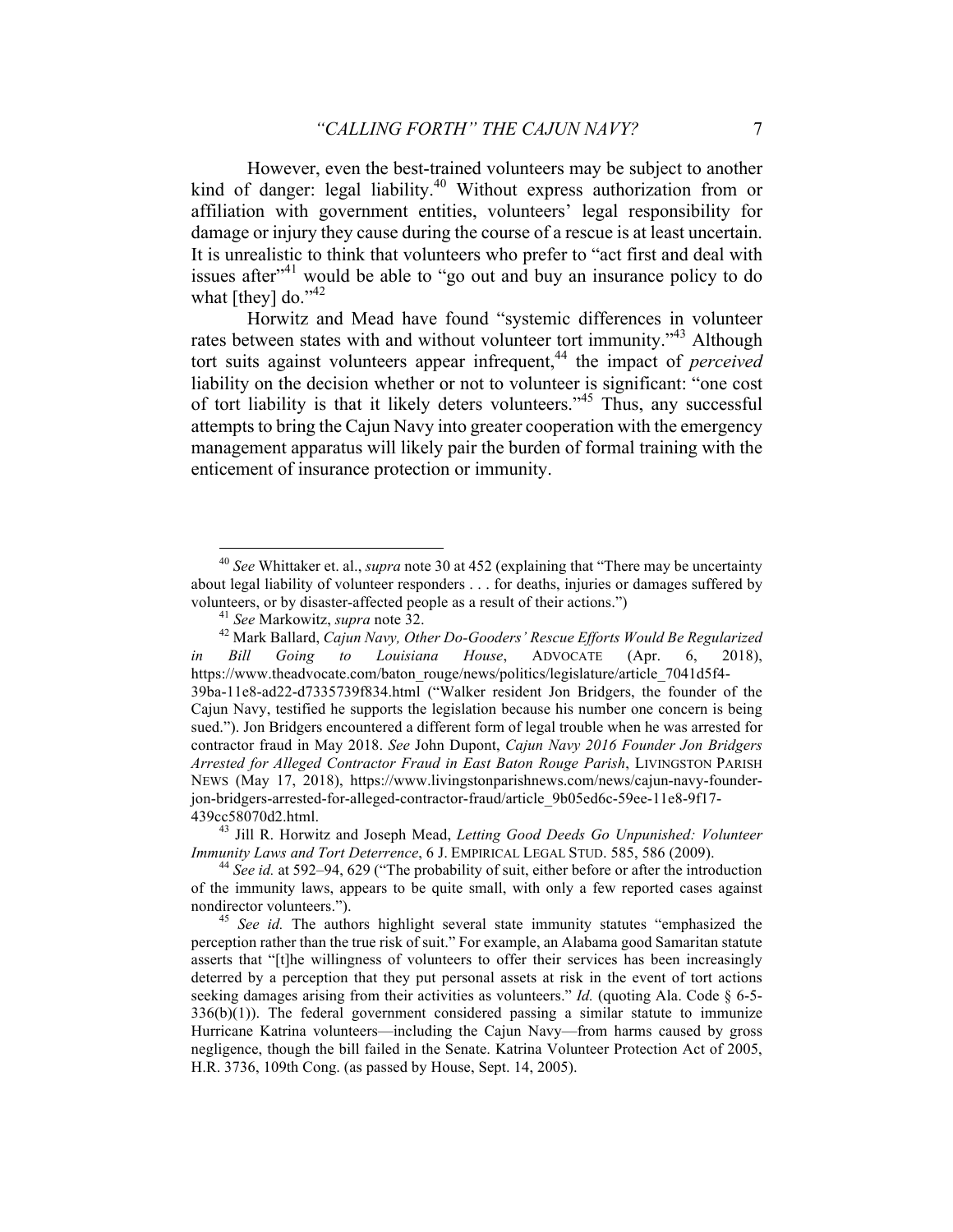#### *B. Disruption to Coordinated Emergency Responses*

Responses to natural disasters are safer, more efficient, and more effective when relief efforts are coordinated.46 Incident management does not have to be structured in a top-down fashion—as FEMA has acknowledged, most incidents "begin and end locally, and most are wholly managed at the local level."<sup>47</sup> But it is critically important that all participants—whether governmental or private volunteer—coordinate their actions. "Success requires unity of effort, which respects the chain of command of each participating organization" while simultaneously "harnessing seamless coordination across jurisdictions in support of common objectives."<sup>48</sup>

For this reason, as a condition on the receipt of federal disasterpreparedness funding,<sup>49</sup> the Department of Homeland Security requires all state, local, and tribal governments to implement the National Incident Management System (NIMS), a framework of "shared vocabulary, systems, and processes."<sup>50</sup> NIMS helps "prepare the nation for catastrophic disasters" by uniting all incident personnel, from on-scene responders to individuals in Emergency Operations Centers (EOC) and senior officials." Yet ad hoc volunteer groups like the Cajun Navy fall outside of the NIMS command structure—and, in some cases, antagonize it.

Compared to traditionally-structured volunteer groups, ad hoc disaster relief crews are rogue entities.<sup>51</sup> For instance, contrast the Cajun Navy with another well-known disaster relief organization: the American Red Cross. The Red Cross is not a government agency. But its integration with government is significant; in 1905, the organization was granted a congressional charter.<sup>52</sup> As a "federal instrumentality," the Red Cross is

<sup>&</sup>lt;sup>46</sup> See Whittaker et. al., *supra* note 30 at 451. See also<br><sup>47</sup> See INCIDENT KEYSTONE, *supra* note 24 at 6–7.<br><sup>48</sup> Id. at 7.<br><sup>49</sup> FED. EMERGENCY MGMT. AGENCY, U.S. DEP'T OF HOMELAND SEC., NIMS IMPLEMENTATION OBJECTIVES FOR LOCAL, STATE, TRIBAL, AND TERRITORIAL

JURISDICTIONS (2018) (hereinafter "NIMS Objectives").<br><sup>50</sup> *Id.* 51 The group National Voluntary Organizations Active in Disaster ("NVOAD" or, sometimes, "VOAD") serves as an umbrella network for competent and established volunteer organizations working during and after disasters. NVOAD is "guided by the core principles of the 4Cs" which mimic the NIMS framework: "cooperation, communication, coordination, and collaboration." *See Our Story*, NVOAD, https://www.nvoad.org/about-us/ (last visited Nov. 13, 2018). <sup>52</sup> *Our Charter*, AMERICAN RED CROSS, https://www.redcross.org/about-us/who-we-

are/history/federal-charter.html (last visited Nov. 13, 2018). Better-established Cajun Navy groups, like Cajun Navy Relief, might consider following in the American Red Cross's footsteps and seek their own state or federal charters. The American Red Cross rose to prominence under the charismatic leadership of Clara Barton, who had won widespread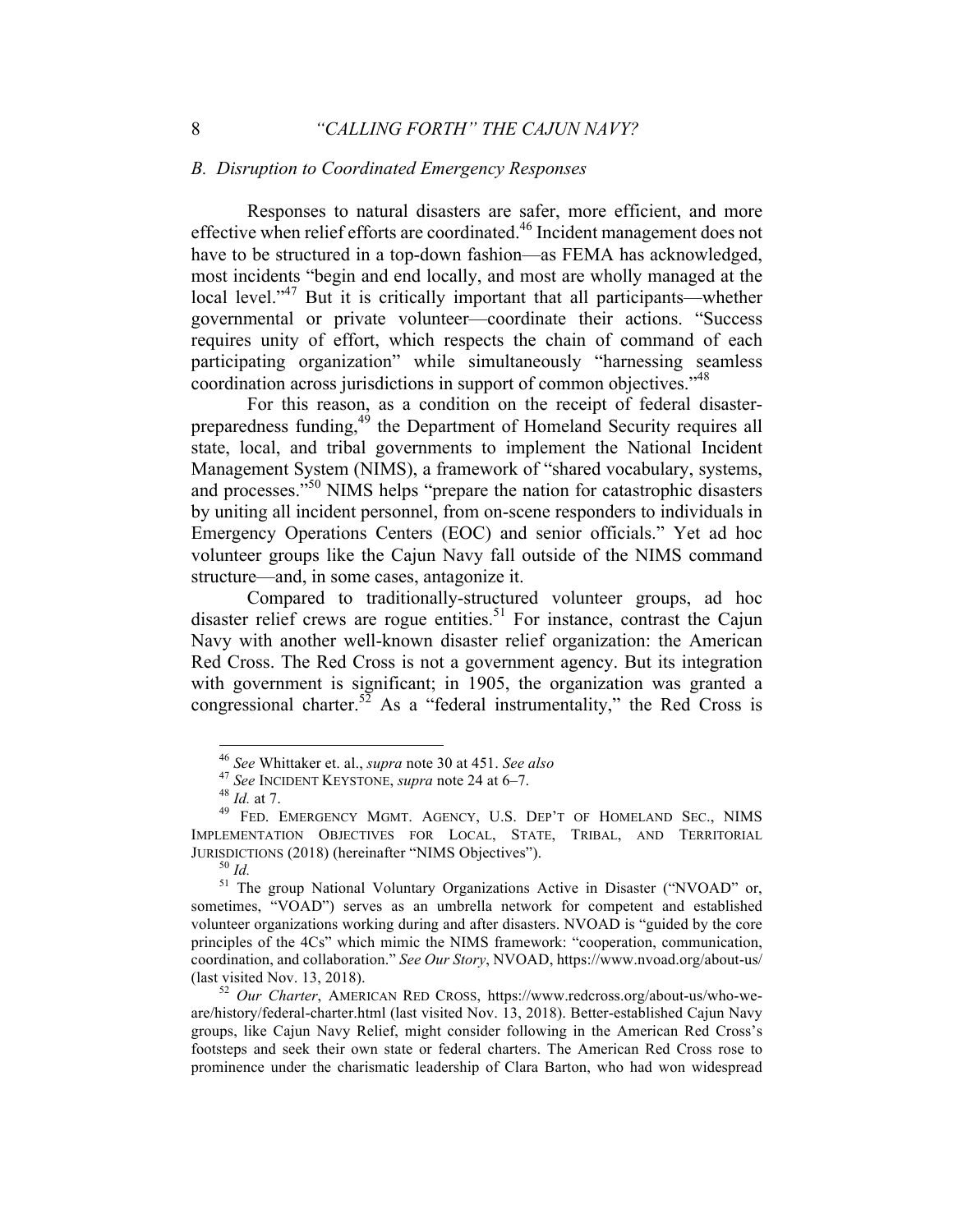required to "maintain a system of domestic and international disaster relief" that aligns with the "National Response Framework coordinated by the Federal Emergency Management Agency (FEMA)."<sup>53</sup> Cajun Navy volunteers have no such obligations, though they strive to provide similar relief and are often active in the same relief zones.<sup>54</sup>

Refusal to participate in a cohesive incident command structure also exacerbates disaster response "turf wars" that can stymie relief efforts. During Hurricane Florence, at least two North Carolina localities turned away most Cajun Navy volunteers without explanation.<sup>55</sup> That those boats that were permitted to stay "had to report directly to [the local fire] department," however, gives some indication that emergency managers there were acting to protect their command frameworks.<sup>56</sup>

#### *C. False Sense of Security*

Most states empower their governors to order evacuations in advance of natural disasters.<sup>57</sup> For a variety of reasons, evacuation orders are not always followed—some people lack viable transportation,<sup>58</sup> while others are too sick, old, or disabled.59 Others, however, make a personal decision to ignore orders, despite having the necessary resources to evacuate.<sup>60</sup> So, while

popularity due to her dedication to carrying out the purposes of the Geneva Convention. However, many saw a federal charter as the best way to correct growing perceptions of mismanagement and instability during Barton's tenure—concerns not entirely dissimilar from those facing Cajun Navy groups today. *See generally* AMERICAN RED CROSS, OUR FEDERAL CHARTER: HOW THE AMERICAN RED CROSS ACHIEVED ITS CURRENT ROLE 5–7, .<br><sup>53</sup> *Id.* <sup>54</sup> There have been some reports of friction between Cajun Navy volunteers and the

American Red Cross. *See, e.g.*, Mark Darrough, *United Cajun Navy Members Claim Pender County Turned Away Volunteers, Vehicles and Supplies*, PORT CITY DAILY (October 10, 2018), https://portcitydaily.com/local-news/2018/10/10/united-cajun-navy-members-claimpender-county-turned-away-volunteers-vehicles-and-supplies/ (reporting that the Red Cross refused to accept medical and supply drop offs from United Cajun Navy boatmen during

Hurricane Florence). <sup>55</sup> *See Id.* (Pender County); Wright, *supra* note 18 (City of New Bern). <sup>56</sup> *See* Darrough, *supra* note 48 (reporting that Pender County, North Carolina emergency management officials refused the help of fifty-seven Cajun Navy vessels, while

permitting three boats to remain if they submitted to local command).<br><sup>57</sup> *See* Lisa Grow Sun, *Disaster Mythology and the Law*, 96 CORNELL L. REV. 1131, 1183<br>(2011) (collecting seventeen examples of state laws providing

<sup>&</sup>lt;sup>58</sup> See, e.g., Mollyann Brodie et al., *Experiences of Hurricane Katrina Evacuees in Houston Shelters: Implications for Future Planning*, 96 AM. J. PUB. HEALTH 1402, 1404-05 (2006) (finding that, in one 2005 post-Katrina survey, more than 40% of those who did not evacuate had no way to leave). <sup>59</sup> *See* Scott Shane & Eric Lipton, *Government Saw Flood Risk but Not Levee Failure*,

N.Y. TIMES, Sept. 2, 2005, at A16.<br><sup>60</sup> Some states have criminalized non-evacuation in an attempt to curb this behavior. For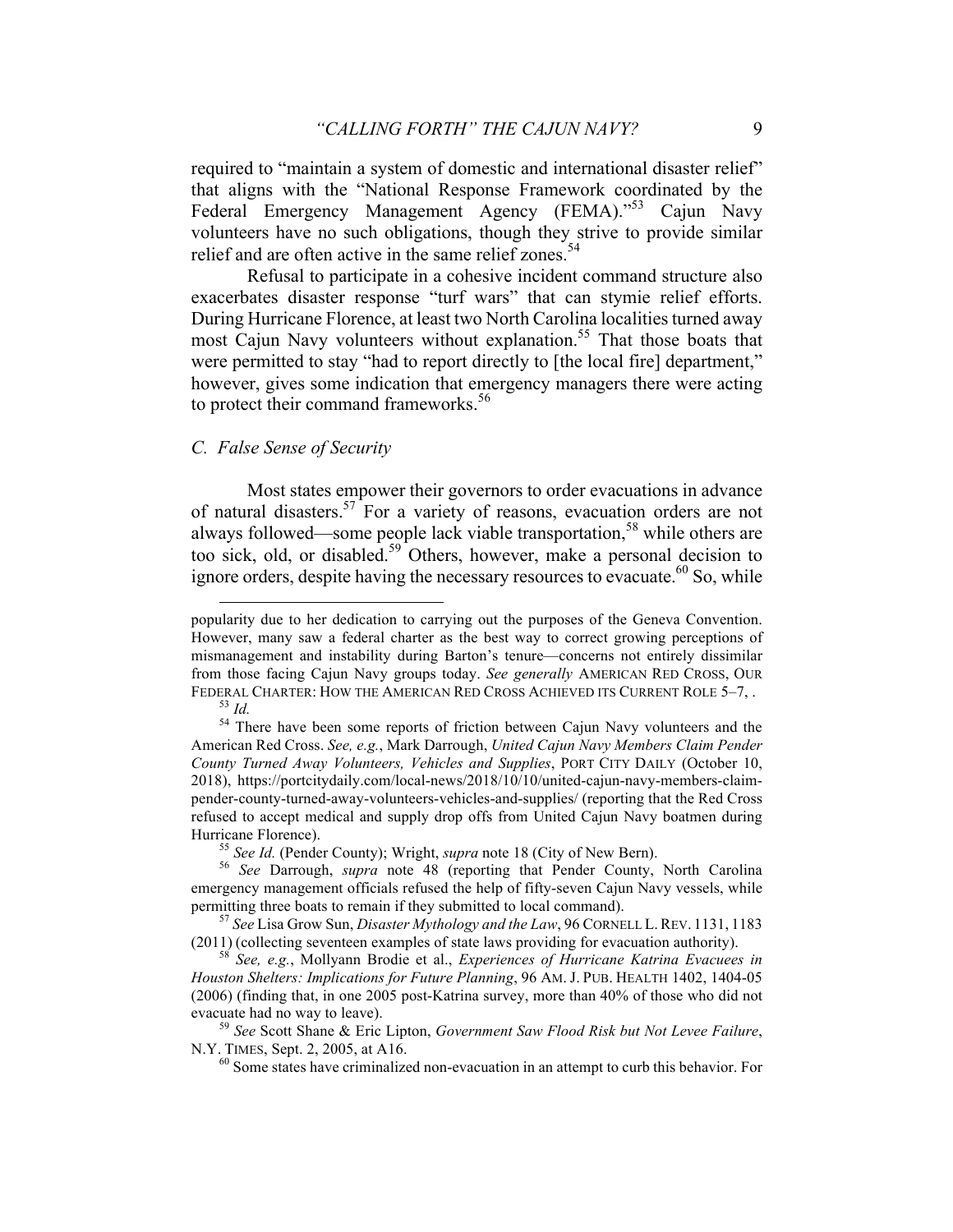it is insensitive to broadly shame those who ignore evacuation orders, there is nothing wrong with trying to limit the number of people who are entirely capable of leaving, but choose not to.

The psychology of ignoring evacuation orders can go beyond mere stubbornness.<sup>61</sup> Fear is often a useful tool to overcome non-evacuation—for instance, writing a social security number on someone's arm in permanent marker (so search and rescue can later identify their body).<sup>62</sup> But some commonly used tactics have proven to be ineffective against the nonevacuation mindset. For instance, studies show that changing an evacuation order from "voluntary" to "mandatory" may only generate a 1-to-2 percent increase in actual evacuations.<sup>63</sup> There is also a real risk that evacuation orders and publicized rescue plans will give residents a false sense of security. Professor Meghan McPherson has been one voice urging public officials to "refrain from comparing pending storms with previous ones," as making comparisons can lull survivors of past storms into thinking that the forthcoming storm will be manageable.<sup>64</sup> "I was fine the last time," the thinking goes, "so I'll be fine this time."

Similarly, the persistent publicity surrounding ad hoc volunteer rescuers arguably contributes to a false sense of security. During and after Hurricane Michael, more than three thousand people posted requests for help on the United Cajun Navy's Facebook page.<sup>65</sup> Many of those who posted were residents living within mandatory evacuation orders along the Florida Panhandle.<sup>66</sup> Not only did those individuals not evacuate, but they turned to

a thorough discussion of the effectiveness such laws, see Brandon Curtis, Comment, *Criminalizing Non-Evacuation Behavior: Unintended Consequences and Undesirable Results*, 15 B.Y.U. L. Rev. 503 (2015). <sup>61</sup> *See* Darius Johnson, *Low Country Prepares for Evacuation Ahead of Florence*,

WSAV3 (Sept. 11, 2018), https://www.wsav.com/news/local-news/lowcountry-preparesfor-evacuation-others-florence/1433029182 (quoting one non-evacuator as making the decision based on faith: "I'm just going to look up above and ask him to help me with anything and everything that I have to look forward to here"). <sup>62</sup> Brian Resnick, *Why Some People Never Evacuate During a Hurricane, According to* 

*a Psychologist*, VOX (Sept. 14, 2018), https://www.vox.com/science-andhealth/2017/8/25/16202296/hurricane-florence-2018-evacuation-psychology. <sup>63</sup> *See* Samiul Hasan, Satish Ukkusuri, Hugh Gladwin & Pamela Murray-Tuite, *Behavior* 

*Model to Understand Household-Level Hurrican Evacuation Decision Making*, 137(5) J. TRANSP. ENG. 341 (2011). <sup>64</sup> Christopher Mele, *How to Get People to Evacuate? Try Fear*, N.Y. TIMES (Sept. 8,

<sup>2017),</sup> https://www.nytimes.com/2016/10/07/us/how-to-get-people-to-evacuate-tryfear.html?smid=tw-nytimes&smtyp=cur. <sup>65</sup> Carlos R. Munoz, *Hurricane Michael: Sarasota Utility Crews and Cajun Navy* 

*Respond*, SARASOTA HERALD-TRIBUNE (Oct. 11, 2018), https://www.heraldtribune.com/news/20181011/hurricane-michael-sarasota-utility-crewsand-cajun-navy-respond. <sup>66</sup> *See generally* Executive Order No. 18-277, State of Florida, Office of the Governor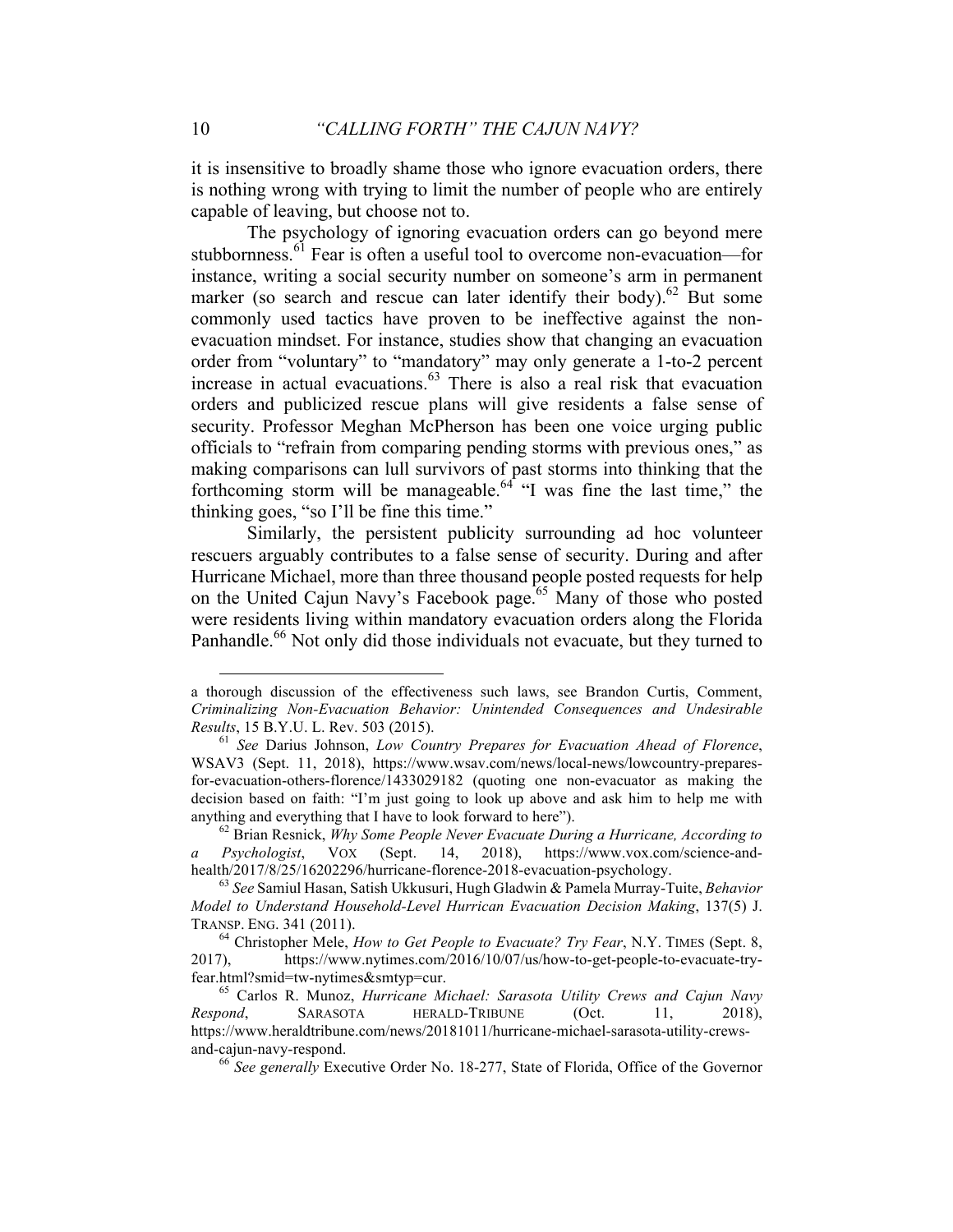the Cajun Navy—whose caravan travel to Florida was highly publicized before the storm—for assistance. Of course, we cannot know for certain whether knowledge of the presence of ad hoc volunteer rescuers influenced these residents' decisions not to evacuate. But it stands to reason that the more residents in disaster-prone areas see anticipatory headlines like "The Cajun Navy Descends on Carolinas to Rescue You (and Your Pets),"<sup>67</sup> the more likely they are to expect that a volunteer will be there to rescue them, even as the state is ordering evacuation.

#### *D. Vigilantism*

Finally, ad hoc disaster relief can encourage behavior akin to vigilantism. True to that term's definition,<sup>68</sup> many Cajun Navy volunteers undertake valiant rescues because they view the government's disaster response framework as woefully inadequate. Some commentators argue that we should refrain from using the "vigilante" label, as it demonizes and distorts volunteers' selfless work.<sup>69</sup> Still, there is a difference between the occasional act of red-tape-breaking and a culture of express disregard for authority. A few (but by no means all) members of Cajun Navy groups appear worrisomely close to believing they are above the law in the context of a natural disaster.

Take, for example, Todd Terrell, founder of the United Cajun Navy, who believes that "[i]n a time of disaster, you can break the rules and still do the right thing."<sup>70</sup> The notion that certain illegal actions are justifiable in an emergency—say, speeding to get to the hospital—is generally unobjectionable. But Terrell has been explicit in his distaste for law enforcement:

The Pender [County] EOC gave us hell . . . I was told to leave

 <sup>(</sup>Oct. 8, 2018). <sup>67</sup> Virginia Bridges, *The Cajun Navy Descends on Carolinas to Rescue You (and Your Pets)*, DURHAM HERALD SUN, (Sept. 14, 2018), https://www.heraldsun.com/news/local/article218345280.html. <sup>68</sup> *See Vigilante*, OXFORD ENGLISH DICTIONARY (ONLINE) (Dec. 2, 2018) ("A member

of a self-appointed group of citizens who undertake law enforcement in their community without legal authority, typically because the legal agencies are thought to be inadequate.");*Vigilante*, BLACK'S LAW DICTIONARY (10th ed. 2014) ("Someone who seeks

to avenge a crime by taking the law into his or her own hands."). <sup>69</sup> *See, e.g.*, Charlotte Allen, *Why the Liberal Media Scolded the Cajun Navy Instead of Thanking Them*, NATIONAL REVIEW (Sept. 8, 2017), https://www.nationalreview.com/2017/09/hurricane-harvey-media-should-thank-cajunnavy/ ("We should all thank these men who risked their lives, rather than maligning them for their politics."). <sup>70</sup> Markowitz, *supra* note 32.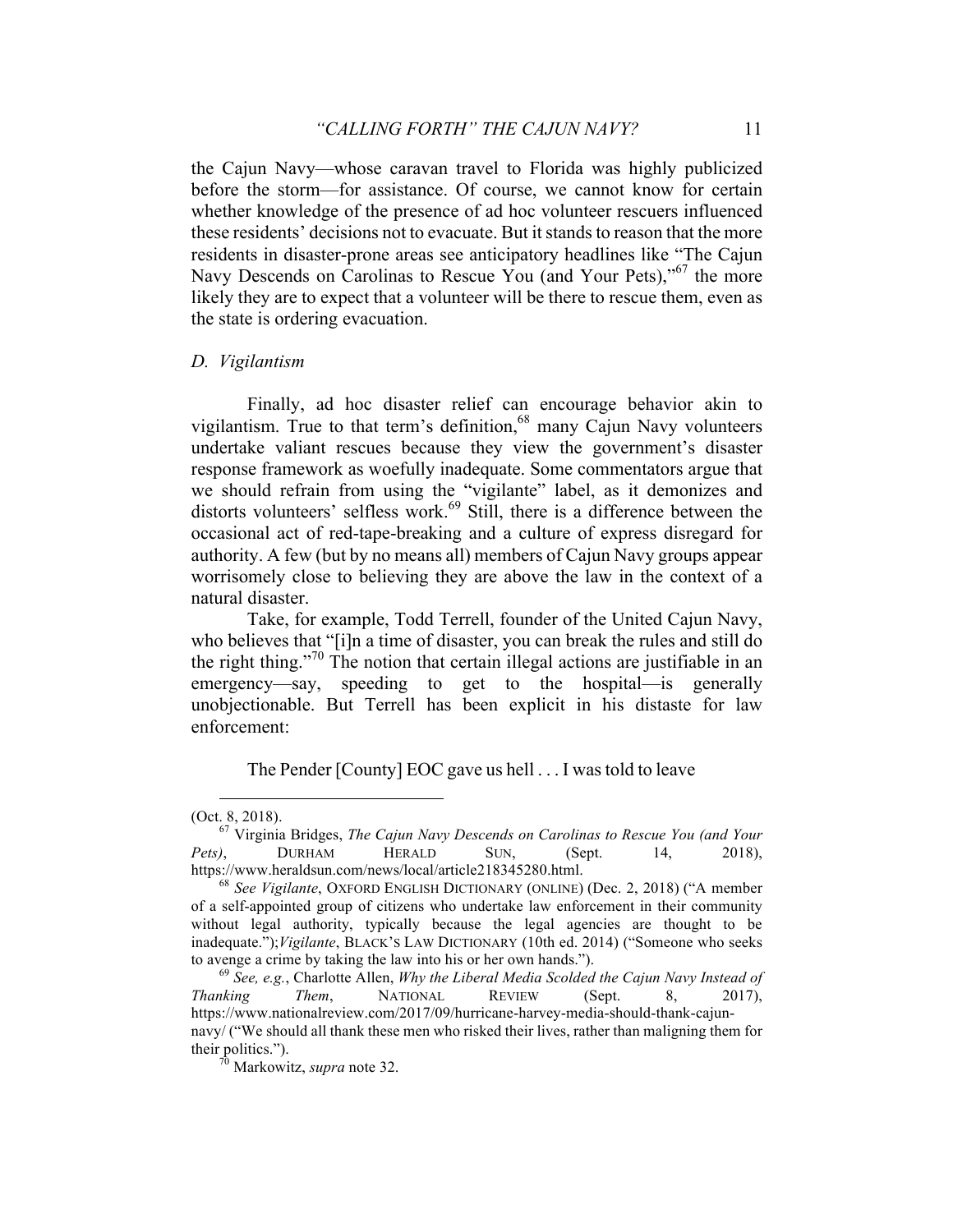that Sunday or Monday after the storm . . . I said, 'I ain't leavin.' You got 600 people in the shelters and they got no food. Why would you not want us to stay there? Why would you not want us to help?<sup>71</sup>

Terrell's feelings on the insufficiency of law enforcement extend beyond floodwaters. After the recent mass shooting at the Tree of Life Synagogue in Pittsburgh, $^{72}$  the United Cajun Navy made an offer to stand guard outside Louisiana synagogues and "watch for suspicious characters."<sup>73</sup> The generous offer carried two uneasy implications: we are able to protect you, and the police are not.

Another Cajun Navy volunteer, Ben Husser, took matters into his own hands when a nursing home director refused to evacuate elderly residents during a flood without an order from the National Guard. Recounting the story, Husser bluntly stated that he "had to beat the hell out of the nursing home director."<sup>74</sup> Husser, an Air National Guardsman himself, admits that he feels empowered to act on his own authority when working as an ad hoc rescuer. "In the military, I'm bound by a set of rules," he says. "Here I get a lot more accomplished."<sup>75</sup>

The concern with these kinds of statements isn't so much that they reflect the beliefs of a true vigilante—by all accounts, the boatmen quoted above live law-abiding lives outside the narrow context of disaster search and rescue. Rather, the worry is that other people will follow their example and ignore authority whenever they feel, in their own personal estimation, that the situation warrants doing so.

In sum, for all its benefits, ad hoc volunteer rescue is not without its costs. Untrained and unauthorized rescuers can put themselves at risk of physical harm and legal liability; rogue rescue efforts can disrupt unified emergency responses; repeated rescues can give residents living in stormprone areas a false sense of security; and the actions of some volunteers

<sup>71</sup> Darrough, *supra* note 48. <sup>72</sup> *See generally* Campbell Robertson, Christopher Mele & Sabrina Tavernise, *11 Killed in Synagogue Massacre; Suspect Charged with 29 Counts*, N.Y. Times (Oct. 27, 2018), https://www.nytimes.com/2018/10/27/us/active-shooter-pittsburgh-synagogueshooting.html. <sup>73</sup> *See United Cajun Navy Offers Protection to La. Synagogues Following Weekend* 

*Shooting*, WBRZ (Oct. 30, 2018), http://www.wbrz.com/news/united-cajun-navy-offersprotection-to-la-synagogues-following-weekend-shooting/ ("If you could benefit from United Cajun Navy volunteers standing vigil outside of your Synagogue while you conduct services over the next few weeks or months, just know that the offer is there."). <sup>74</sup> *See* Markowitz, *supra* note 32. <sup>75</sup> *Id.*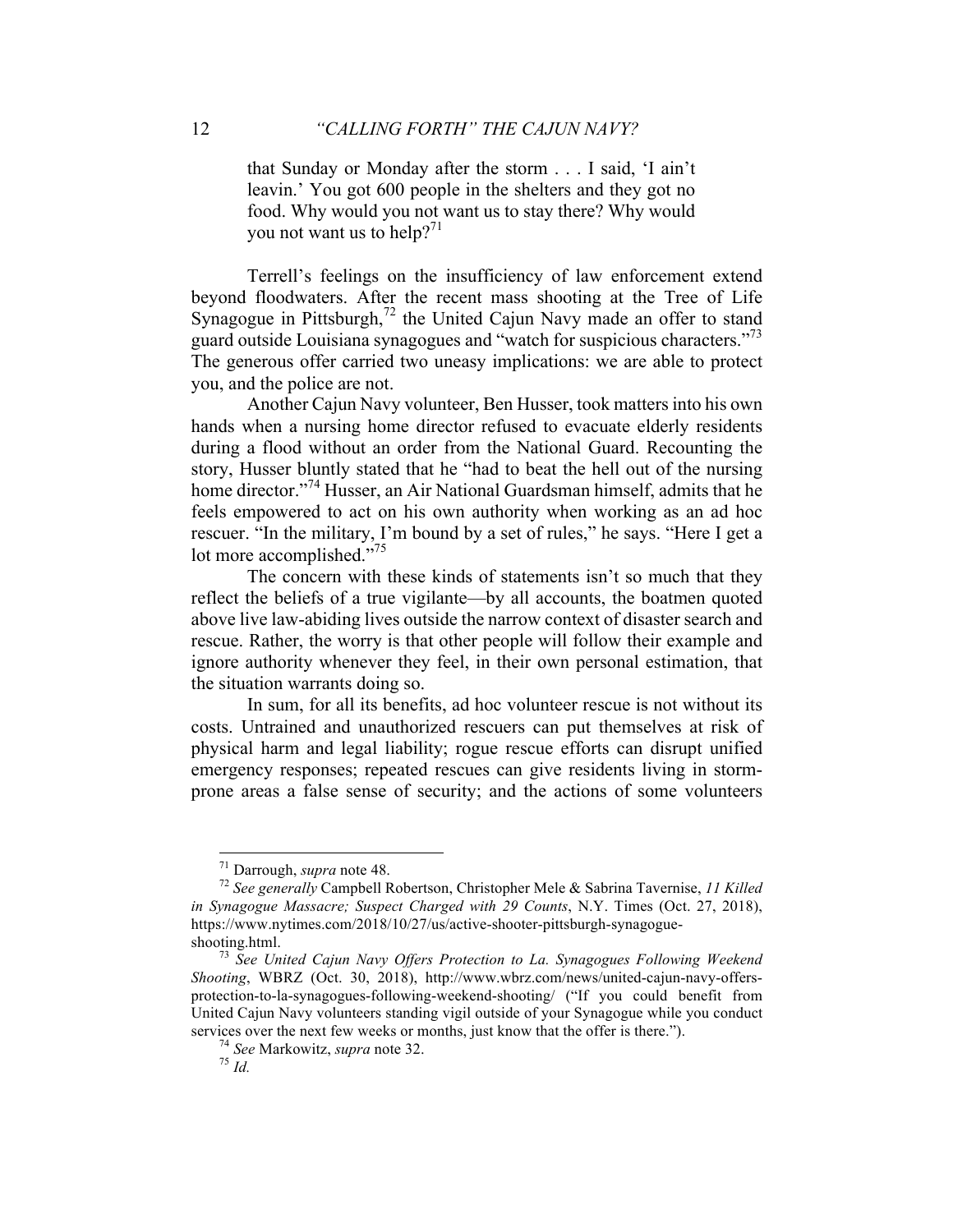implicitly or explicitly promote vigilantism.<sup>76</sup> The question, then, is this: Can we ameliorate these downsides without squashing the interest or effectiveness of ad hoc rescuers?

#### II. PROPOSED SOLUTIONS

Two avenues for encouraging volunteer search and rescuers, while also mitigating related drawbacks, are explored below. First, groups like the Cajun Navy could be channeled into revived State Defense Forces  $(SDFs)<sup>77</sup>$ —military aid units, separate from the National Guard, that operate under the sole authority of a state's governor.<sup>78</sup> Twenty-two states currently have SDFs, though all remaining states have the authority to raise such forces.<sup>79</sup> Because the typical ad hoc rescuer has significant overlap—both in motivation and expertise—with the core SDF member, it is not farfetched to imagine a successful path for recruitment of Cajun Navy boaters into SDFs. Doing so would allow states to harness a much needed force-multiplier; one they could vet, train, and supervise, that has already demonstrated a passion for floodwater search and rescue. Of course, costs are an issue. And it is possible that Cajun Navy volunteers would buck at the idea of having to answer to a formal chain of command. Still, there is a good argument to be made for merging ad hoc volunteer groups with traditional SDFs to create a better state-led disaster-relief force.

Second, the state of Louisiana is experimenting with a somewhat gentler option: public-private volunteer partnerships. <sup>80</sup> Broadly speaking, the framework encourages volunteers to register with the state, undergo

 <sup>76</sup> The Cajun Navy's self-help sentiment has even made its way into country music. *See*  JOHN SCHNEIDER, THE CAJUN NAVY (Maven Music 2017) ("Listen close you lawmakers, and you too, Uncle Sam: we come out here to help our own and lend some folks a hand. If you're gonna draw some line and try to block our way, you can bet, this ain't no threat, there'll be hell to pay.")  $^{77}$  SDFs are alternatively known by a number of other names, including, but not limited

to State Guards, State Militias, National Guard Reserves, Home Guards, and Home Reserves. The official name is up to the individual state. *See generally* See Barry M. Stentiford, THE AMERICAN HOME GUARD: THE STATE MILITIA IN THE TWENTIETH CENTURY xi (College Station: Texas A&M Univ. Press, 2002); Michael J. Golden, *The Dormant Second Amendment: Exploring the Rise, Fall, and Potential Resurrection of Independent State* 

*Militias*, 21 Wm. & Mary Bill Rts. J. 1021, 1046–1047 (2013).<br><sup>78</sup> 32 U.S.C. § 109(c) (2014) ("[SDFs] may not be called, ordered, or drafted into the armed forces.").

<sup>&</sup>lt;sup>79</sup> Adam Freedman, *The Militia You've Never Heard Of*, CITY JOURNAL, Spring 2016. *See also* 32 U.S.C. § 109(c) (2014) ("In addition to its National Guard, if any, a State, the Commonwealth of Puerto Rico, the District of Columbia, Guam, or the Virgin Islands may, as provided by its laws, organize and maintain defense forces."). 80 *See* L.A. HB 338, Act No. 448 (2018), *available at*

http://www.legis.la.gov/legis/ViewDocument.aspx?d=1102756.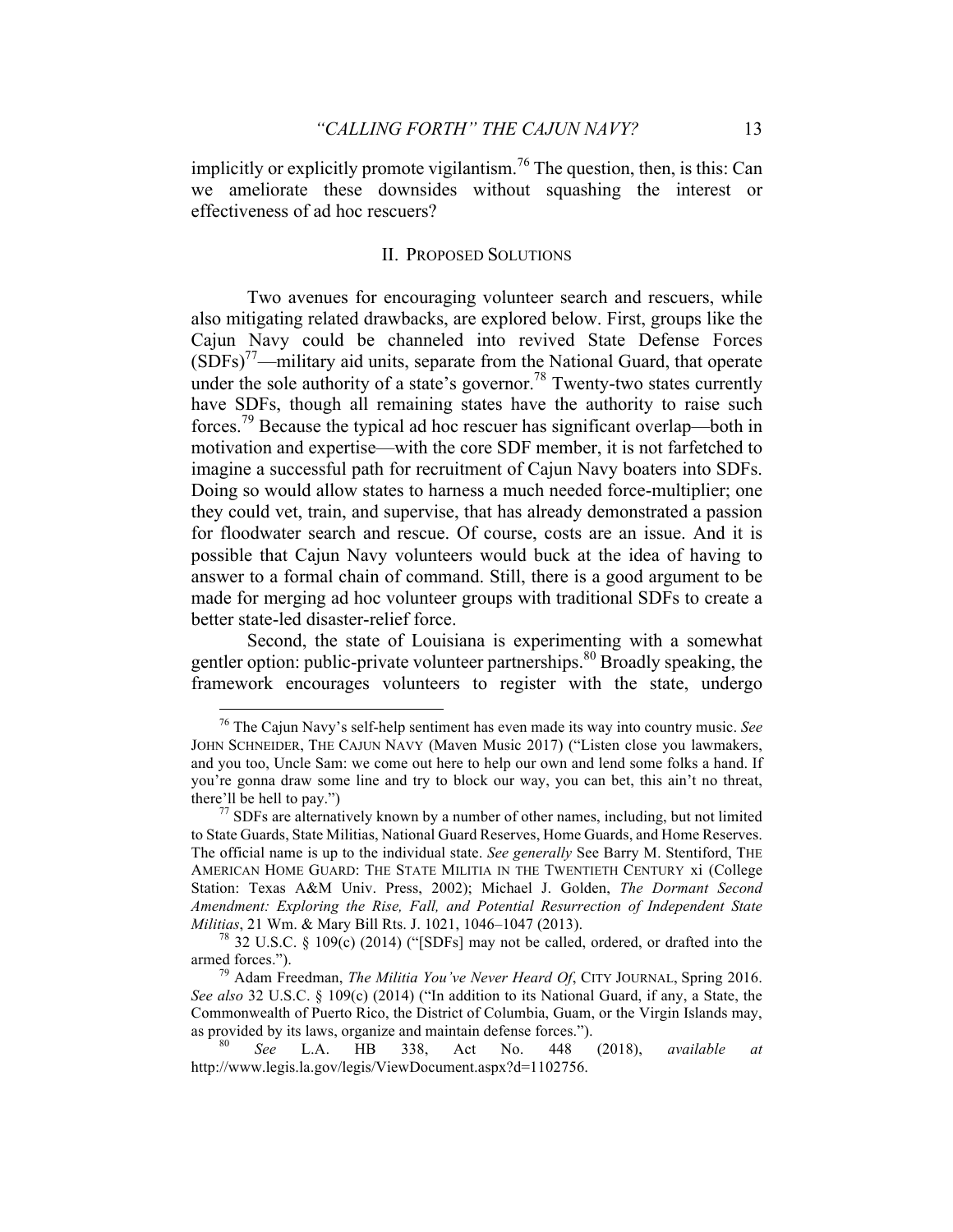background checks, and promise to work closely with local officials during disasters.<sup>81</sup> In exchange, state and parish agencies are advised to share equipment and supplies with registered volunteers.<sup>82</sup> And—in what is perhaps the greatest benefit to ad hoc groups—credentialed volunteers are considered agents of the state for tort liability and immunity purposes.<sup>83</sup> This public-private framework is new, but promising.

#### *A. Incorporation into State Defense Forces*

Many states have their own defense forces, completely separate and apart from the U.S. military and answerable only to their state's executive. $84$ Traditionally, SDFs were understood to be the National Guard "Reserve," tasked with defending armories, conducting military burials, and generally picking up slack when National Guard troops were called into active service.<sup>85</sup> Though relatively small in size—ranging from fifteen (Michigan) to 1500 (Puerto Rico) personnel, <sup>86</sup> as compared to the National Guard, which ranges from around 750 (U.S. Virgin Islands) to more than 20,000  $(Texas)^{87}$ —SDFs have taken on an increasing disaster response role since September 11, 2001.<sup>88</sup>

How do SDFs come into play during natural disasters? As discussed above, an effective response to a natural disaster can require coordination between many actors at the local, state, and, sometimes, federal level. But the mechanisms for activating relief resources at each level are somewhat complex, and for good reason: not every incident warrants federal, or even state involvement, and often the requesting government must bear (at least

<sup>&</sup>lt;sup>81</sup> *See id.* <sup>82</sup> *See id.* 83<br><sup>82</sup> *See id.* 83 *See id.* 84 Technically, a state's Adjutant General (TAG) serves as the de facto commander of the state's military forces, including National Guardsmen when they have not been federalized. However, TAG is ultimately subordinate to the governor. *See About Us*, ADJUTANTS GENERAL ASSOCIATION OF THE UNITED STATES, (2017), https://www.agaus.org/about-us. <sup>85</sup> Martin Hershkowitz & Herbert O. Wardell, Jr., *A Guide for Establishing a State* 

*Defense Force with a Homeland Security Mission*, HOMELAND SECURITY, Winter 2005, at

<sup>1.</sup> <sup>86</sup> *See* ROGER BROWN, WILLIAM FEDOROCHKO & J. SCHANK, RAND RESEARCH REPORT MR-557-OSD, ASSESSING THE STATE AND FEDERAL MISSIONS OF THE NATIONAL GUARD (1995) (study sponsored by the Office of the Assistant Secretary of Defense for Reserve Affairs). <sup>87</sup> *See* Defense Manpower Data Center, U.S. Department of Defense, *Military and* 

*Civilian Personnel by Service/Agency by State/Country (Updated Quarterly)* <sup>88</sup> Arthur N. Tulak, Robert W. Kraft & Don Silbaugh, *State Defense Forces and* 

*Homeland Security*, 33 U.S. ARMY WAR C. Q. 132, 136–40 (Winter 2003–2004).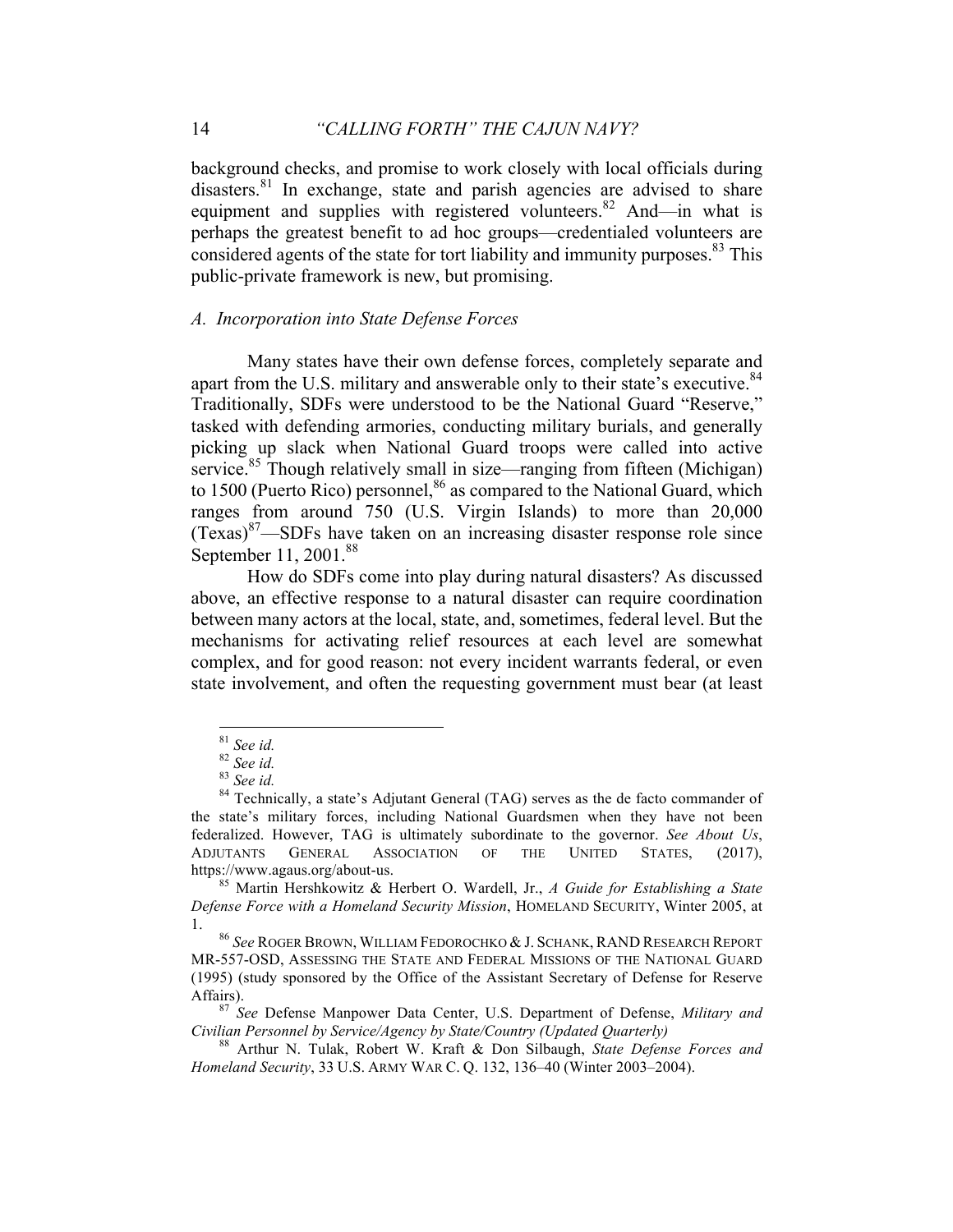part of) the cost of assistance. For this reason—along, of course, with proximity—FEMA's National Response Framework positions local governments as the primary emergency response managers.<sup>89</sup> Mayors, city counselors, and county executives work alongside emergency managers to deploy first responders, assess damage, and coordinate the efforts of cooperative community groups, private-sector entities, and NGOs.<sup>90</sup>

When it becomes apparent that local resources are inadequate, state governments may supplement local efforts.<sup>91</sup> It is at this point that governors can choose to deploy state military forces, including National Guard personnel not in federal service,  $92$  as well as SDFs.  $93$  In dire emergencies, governors can also request assistance from other states via the Emergency Management Assistance Compact  $(EMAC)^{94}$  or, if conditions are right,  $^{95}$ from the federal government<sup>96</sup> under the Stafford Act.<sup>97</sup>

 <sup>89</sup> FED. EMERGENCY MGMT. AGENCY, U.S. DEP'T OF HOMELAND SEC., NATIONAL RESPONSE FRAMEWORK 11-19 (2013) ("The responsibility for responding to natural and manmade incidents that have recognizable

geographic boundaries generally begins at the local level . . . in the county, parish, city, or town affected by an incident.").<br><sup>90</sup> *Id.* at 11. FEMA has also instituted a Citizen Responders program to educate and train

local volunteers in disaster preparedness and basic response skills, including light search and rescue. *See Community Emergency Response Team*, READY.GOV, https://www.ready.gov/community-emergency-response-team. However, I have been unable to find evidence of Cajun Navy volunteers participating in CERT.<br><sup>91</sup> *Id.* at 12.<br><sup>92</sup> *Id.* at 13.<br><sup>93</sup> *Id.* A governor's emergency powers vary by state. Furthermore, many states

participate in emergency management assistance compacts, which allow them to share resources. *See* However, as the focus of this section is limited to SDFs as a potential home for ad hoc volunteers, I have chosen to save discussion of these resources for another day. <sup>94</sup> *See* Pub. L. 104-321, 110 Stat. 3877 (1996). All fifty states have adopted EMAC as

part of state law and interstate agreements. Once an affected state's governor has declared a state of emergency, she can request interstate assistance through the EMAC network. Assisting states can then mobilize and deploy their own assets, including SDFs, to aid. Once the disaster has subsided, the affected state is obliged to reimburse assisting states for their services. For more information, see https://www.emacweb.org/index.php/learn-aboutemac/how-emac-works. <sup>95</sup> *See* Commander Mark P. Nevitt, *Unintended Consequences: The Posse Comitatus Act* 

*in the Modern Era*, 36 CARDOZO L. REV. 119, 185 (2014). ("[O]nce the security situation degrades—as seen in Hurricane Katrina—the Posse Comitatus Act and accompanying DoD regulations would limit the U.S. military operating in a "Title 10 status" from providing direct assistance ... delaying needed disaster relief ....").

 $\frac{96}{96}$  For a thorough discussion of the origins of the Executive Branch's broad powers to deal with domestic emergency, see Stephen I. Vladek, Note, *Emergency Power and the Militia Acts*, 114 YALE L.J. 149 (2004).<br><sup>97</sup> Robert T. Stafford Disaster Relief and Emergency Assistance Act of 1974, Pub. L.

No. 93-288, 88 Stat. 143 (codified as amended in scattered sections of 42 U.S.C.). Like EMAC, the Stafford Act permits governors to request federal assistance, after declaring a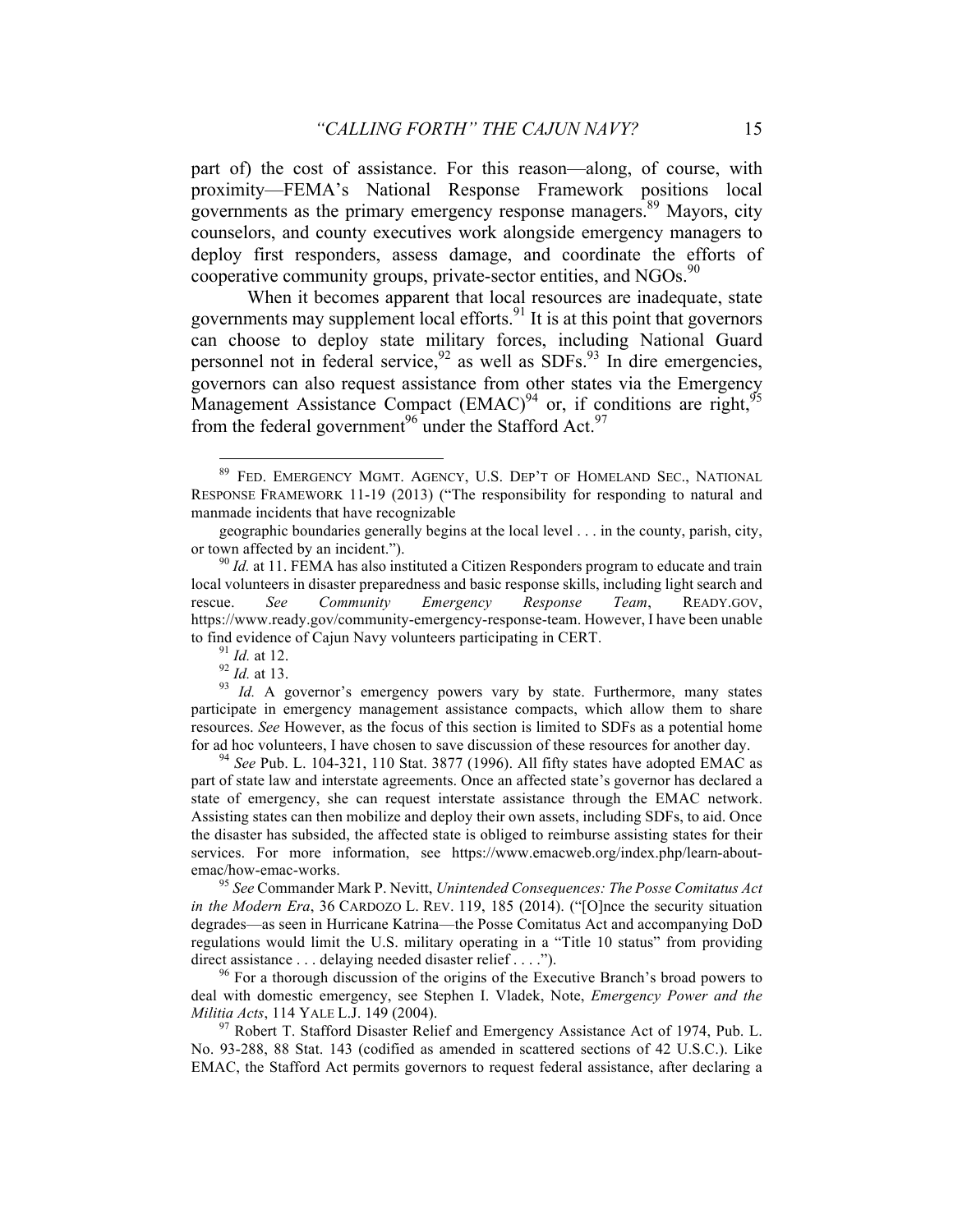Physical and financial resources aside, a military presence is helpful in a post-disaster environment for the fundamental reason that, unlike volunteers and local law enforcement, military personnel cannot readily abandon duty. After Hurricane Katrina, hellish conditions led at least two hundred New Orleans police officers to leave their posts. As Edwin P. Compass III, the city's superintendent of police, explained, desertions were understandable: "If I put you out on the street and made you get into gun battles all day with no place to urinate and no place to defecate, I don't think you would be too happy either . . . ." Like local forces, many SDFs allow for "at will" enlistment; members can quit at any time without facing charges of desertion. In contrast, the repercussions for military desertion can be severe any "punishment . . . as a court-martial may direct"<sup>98</sup>—and do not evaporate in an emergency. Though prosecutions for desertion are rare, federal military personnel have a greater incentive than SDFs, local police, and volunteers to stay on the job.

In sum, within this multi-tiered structure, there is substantial overlap between the roles played by SDFs and ad hoc volunteer rescuers like the Cajun Navy. Both groups share the advantage of residing locally—they can enter into action quickly in times of need. Both ostensibly share some degree of useful expertise—many SDF members are FEMA-certified emergency responders,<sup>99</sup> while many Cajun Navy volunteers are lifelong boaters familiar with floods.<sup>100</sup> And, critically, both serve as auxiliary "force multipliers" when dual-service forces become diminished or occupied elsewhere.<sup>101</sup>

This last similarity—quite literally being around and ready to mobilize—is even more important in an age when National Guardsmen are

1

formal state of emergency, if state and local resources are insufficient. In her request to the President for assistance, the governor must commit to certain cost-sharing provisions—a facet of the Stafford Act which, along with severe penalties for the misuse of federal funds, can limit such requests. Discussion of the President's sweeping powers under the Act, along with criticisms of the Act's structure, are beyond the scope of this paper. *But see* Joshua M. Samek, Note, *The Federal Response to Hurricane Katrina: A Case for Repeal of the Posse Comitatus Act or a Case for Learning the Law?*, 61 U. MIAMI L. REV. 441 (2007); Charles Martel, *Bring It on Home: A Gulf Coast Marshall Plan Based on International Humanitarian* 

Standards, 32 VT. L. REV. 57 (2007).<br><sup>98</sup> 10 U.S.C. § 885 (2012).<br><sup>99</sup> See Tulak, Kraft & Silbaugh, *supra* note 74 at 137.<br><sup>99</sup> See Tulak, Kraft & Silbaugh, *supra* note 74 at 137.<br><sup>99</sup> See Ed Cullen, *The Cajun Navy: Or* ALMANAC (Oct. 11, 2018), https://www.farmersalmanac.com/cajun-navy-33099 (describing the Cajun Navy as a having "skills honed from Louisiana's 5,000 miles of navigable streams" and "boat-handling expertise"). <sup>101</sup> *See* James Carafano, Colonel Martin Hershkowitz, Jessica Zuckerman & Brigadier

General Frederic Smalkin, *Why More States Should Establish State Defense Forces*, THE HERITAGE FOUNDATION (Feb. 28, 2012), https://www.heritage.org/defense/report/whymore-states-should-establish-state-defense-forces.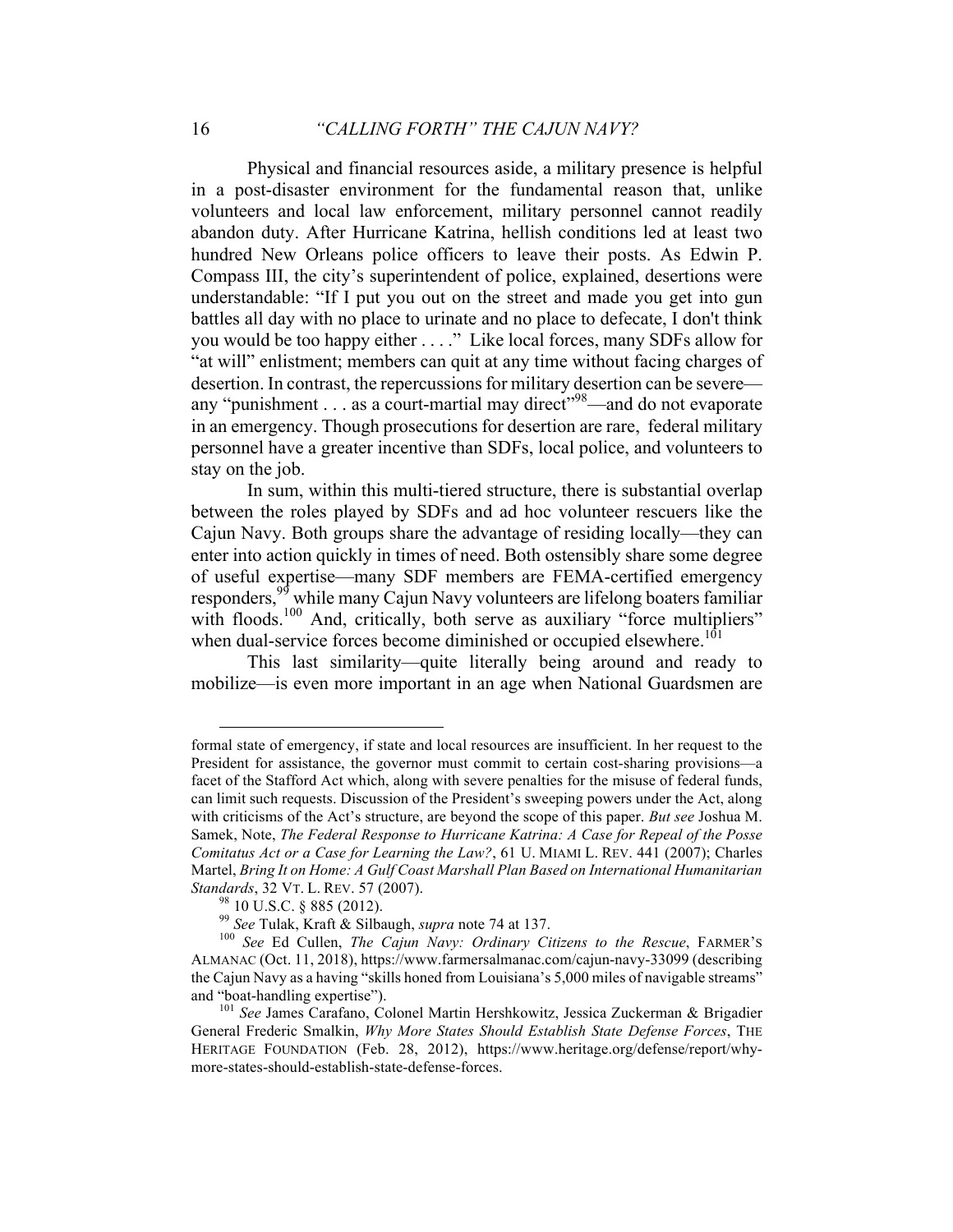frequently called into federal service overseas.<sup>102</sup> In the last two decades, the National Guard has supported more than 850,000 overseas deployments.<sup>103</sup> So long as that trend continues, the need for state-only disaster-relief forces is heightened. On this point, it is also worth noting that another kind of underutilized force, state Naval Militias, are not certain to be present when disaster strikes, either. By law, states are incentivized to keep "at least 95 percent of the members" of their Naval Militias comprised of "members of the Navy Reserve or the Marine Corps Reserve," lest they sacrifice access to federal armaments, vessels, and supplies.<sup>104</sup> Singularly among defense forces at a governor's disposal, SDFs are immune from interfering federal obligations and have a constant presence at home.

#### 1. Pros and Cons of SDF Incorporation

Incorporating Cajun Navy volunteers into SDFs would alleviate several of the concerns outlined in Part I. First, the benefits to the volunteers would be substantial. As one example, to encourage enlistment in its State Guard, Texas provides job protections for those called into duty, college tuition assistance, and workers compensation for on-duty injuries—all with no minimum required term of service.<sup>105</sup> But the benefits of serving with an SDF, as opposed to in an ad hoc fashion, extend beyond the purely monetary: SDF volunteers have the opportunity to pursue formalized disaster-relief training, learning from experts on the state's dime. And the better-trained volunteer rescuers are, the less likely they are to endanger themselves and others. Moreover, recall that a major concern shared by ad hoc volunteers everywhere is the risk of legal liability.<sup>106</sup> This is less of a worry for SDF volunteers, who are generally covered by state liability protection. Finally, lest an ad hoc volunteer be dissuaded by a hefty time commitment, it is worth

 <sup>102</sup> *See* Rachel Mueller, Note, *A State's Right to Military Power: The International Legal Implications of Potential SDF Action*, 25 DUKE J. COMP. & INT'L L. 237 (2014) (explaining that SDFs are "specifically intended to step in when the National Guards of their respective states are called to federal service or are otherwise unable to maintain public peace in the face of a disaster or emergency").<br><sup>103</sup> NATIONAL GUARD BUREAU, U.S. DEPARTMENT OF DEFENSE, 2019 POSTURE

STATEMENT (2019) *available at* https://www.nationalguard.mil/portals/31/Documents/PostureStatements/2019-National-Guard-Bureau-Posture-Statement.pdf. *See also* Hershkowitz & Wardell, *supra* note 72 at 1 (noting that today "the National Guard has many more missions than was anticipated when

it was first organized"). <sup>104</sup> *See* 10 U.S.C. § 7854 (2006) (setting out restrictions on the availability of federal material for Naval Militias).<br><sup>105</sup> *See Texas State Guard FAO*, TEXAS MILITARY DEPARTMENT,

https://tmd.texas.gov/texas-state-guard-faq, (last visited Nov. 16, 2018). <sup>106</sup> *See supra* Part I.A.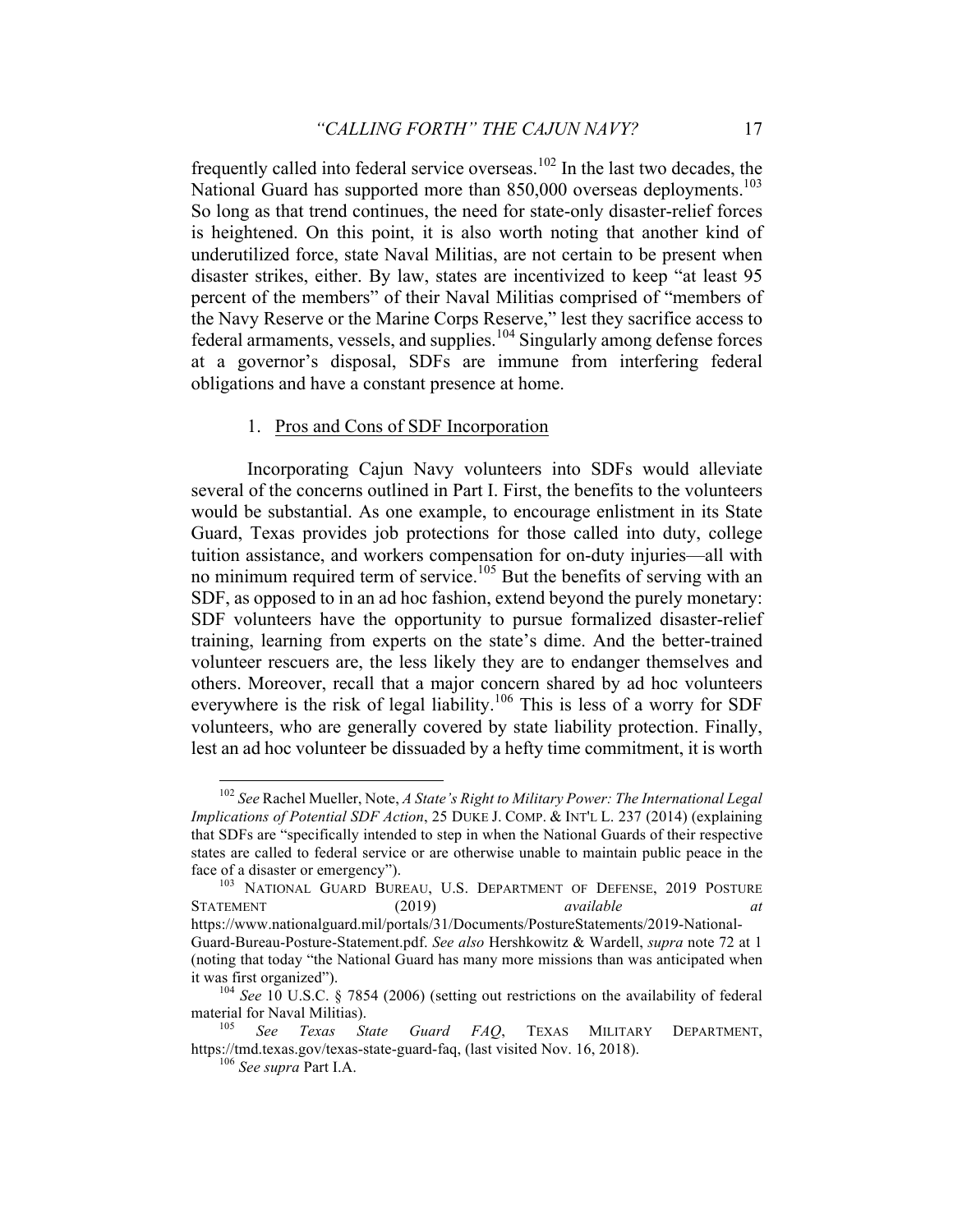noting that the SDF participation requirement is fairly low; states typically hold SDF training one week per year, or one day per month.<sup>107</sup>

Second, unlike ad hoc volunteers, SDFs operate as part of coordinated incident command structures. By working within the chain of command, volunteers would reduce the friction-inducing and attention-draining side effects of ad hoc search and rescue. As an added bonus, an expanded SDF that includes former Cajun Navy volunteers would work to reverse the air of vigilantism—rather than posturing contra to authority, volunteers would now work within it—by having a more visible and effective state rescue operation. Instead of highlighting deficiencies in a state response, we would instead see more rescues directly attributable to the state.

But the idea of incorporating ad hoc volunteers into SDFs also has its drawbacks. If ad hoc volunteerism is, as many in the Cajun Navy believe, a necessary response to burdensome government regulation, it is fair to wonder whether increasing the size of SDFs would actually improve disaster-relief efforts. Based on examples of past SDF operations,<sup>108</sup> the answer appears to be "yes"—enlarged forces can do more good in a disaster than smaller ones. Still, whether a souped-up SDF could accomplish as much as ad hoc volunteer rescuers is a question yet untested.

Nor does incorporating ad hoc volunteers into SDFs necessarily cure the "false sense of security" problem.<sup>109</sup> Once residents come to believe that they will be rescued, even in the face of a mandatory evacuation order, it likely doesn't matter whether they rely on SDFs or the Cajun Navy.

Finally, the challenges of recruiting Cajun Navy boatmen into joining SDFs cannot be overlooked. Both Louisiana and Texas—the epicenters for ad hoc search and rescue activity—already have longstanding State Guards.<sup>110</sup> Yet there is little evidence of Cajun Navy volunteers, even those with military backgrounds, joining those forces. One explanation is that a persistent stigma surrounds SDFs. As small, self-selecting forces, often comprised of retirees, SDFs are, in some circles, considered akin to a bunch of toy soldiers.<sup>111</sup> A more likely impediment, though, is the culture of distrust

<sup>&</sup>lt;sup>107</sup> *See* Freedman, *supra* note 79.<br><sup>108</sup> For an extensive list of examples of SDF's "long history of service to their states," see Tulak, Kraft & Silbaugh, *supra* note 74 at 141.<br>
<sup>109</sup> *See supra* Part I.C. *See generally* LA. MILITARY DEPARTMENT,

https://geauxguard.la.gov/organization/louisiana-state-military-department/; TEXAS MILITARY DEPARTMENT, https://tmd.texas.gov/. <sup>111</sup> *See* Amy Argetsinger, *Defense Force Fights for Life*, WASH. POST (Feb. 20, 1997),

https://www.washingtonpost.com/archive/local/1997/02/20/defense-force-fights-forlife/888b8c56-2da9-40ed-9e4b-853e9e8322ee/?noredirect=on&utm\_term=.6f5170ad2d03 (reporting that state defense force members "rankle National Guard leaders, who say the [force] creates potential liabilities—or at least embarrassment").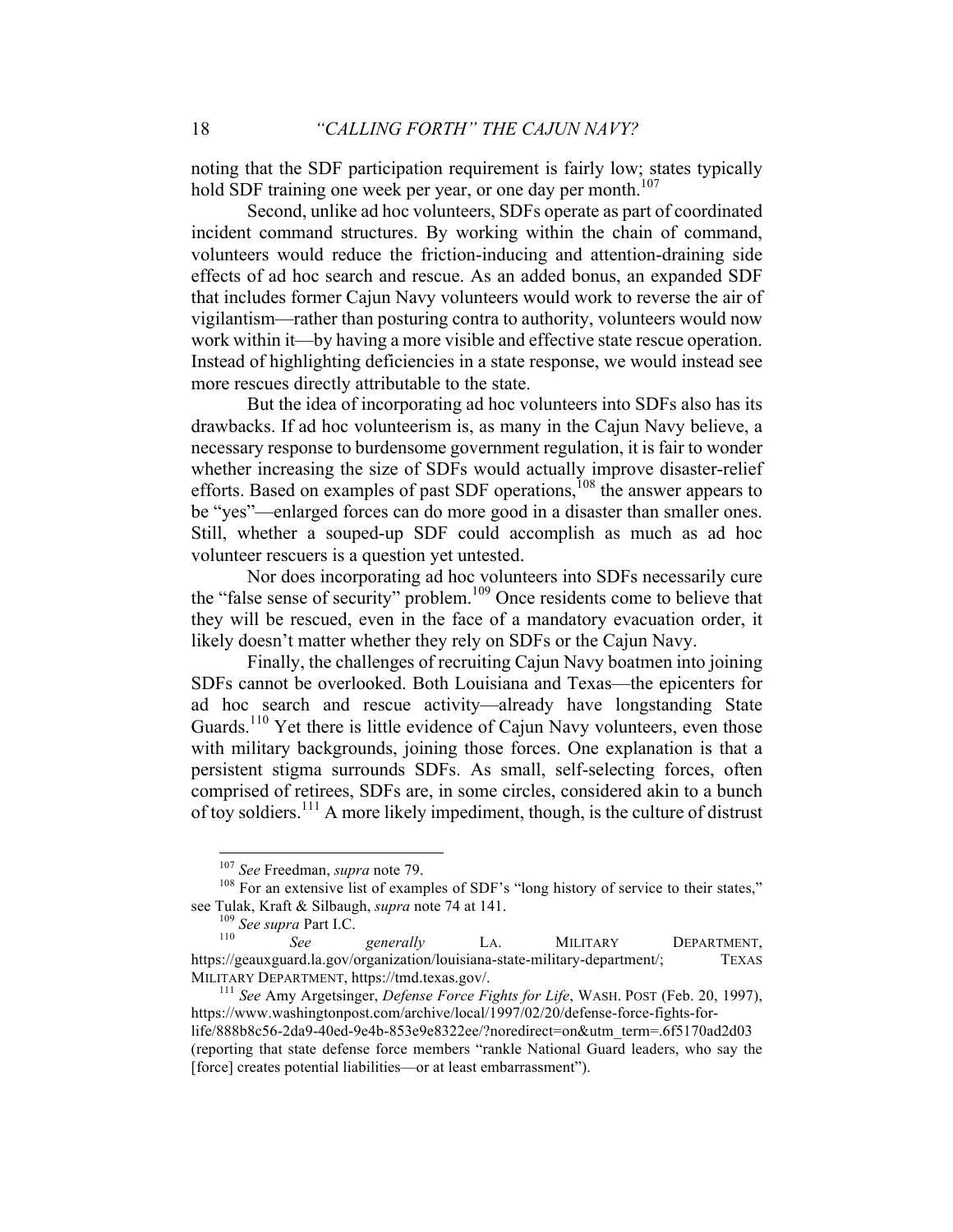of government embedded in the Cajun Navy; its "libertarian skeleton."<sup>112</sup> Enlisting with an SDF necessarily means sacrificing a degree of autonomy that some ad hoc volunteers will never agree to relinquish. Perhaps these forces can be counteracted if volunteers are reached early enough—for example, by encouraging high school seniors to fulfill their community service requirements by serving with the SDFs, or by establishing a state equivalent of the Junior Reserve Officers' Training Corps, as California has done. 113

In short, SDFs would be a suitable home for Cajun Navy volunteers, if they can be convinced to join. The benefits to volunteers that enlist with an SDF, as opposed to proceeding ad hoc, are significant—training, indirect monetary gain, and liability coverage. The benefits to the state are perhaps even greater—a well-trained volunteer force, ever-ready and fully integrated into the state's relief command structure. However, efforts to incorporate Cajun Navy volunteers into SDFs are likely to meet resistance. And because a heavy-handed recruitment effort could jeopardize the volunteer spirit that sustains the Cajun Navy, any attempts at incorporation must proceed delicately.

#### *B. Public–Private Partnerships: Louisiana's Experiment*

In Louisiana, birthplace of the Cajun Navy, state officials are trying a gentler approach. In the summer of 2016, Louisiana state Senator Jonathan Perry announced that he was working on legislation to formalize the relationship between Cajun Navy volunteers and emergency management authorities.<sup>114</sup> Perry was familiar with the Cajun Navy's reputation for violating law enforcement perimeters,<sup>115</sup> and he was sympathetic to both sides—volunteers just wanted to help stranded people, but officers worried that volunteers might get stranded themselves.<sup>116</sup> The gist of Perry's idea was simple: offer Cajun Navy volunteers the chance to become "credentialed" by

 <sup>112</sup> *See* Wallace-Wells, *supra* note 12 ("There is a cyclic pattern . . . in which politics saps the state's capacity to protect people, and so people put their trust in other institutions . . . and are more inclined to support anti-government politics.") <sup>113</sup> *See generally* CALIFORNIA CADET CORPS, https://cacadets.org/ (last visited Nov. 16,

<sup>2018).</sup> <sup>114</sup> *See* Meg Farris, *Lawmaker Wants Cajun Navy to Train, Pay Fee Before Saving* 

*Others*, USA Today (Aug. 24, 2016) https://www.usatoday.com/story/news/nationnow/2016/08/23/cajun-navy-training-pay-fee/89232670/.<br><sup>115</sup> As with most states, Louisiana has laws against crossing barricades without

authorization. *See e.g.*, 32 La. Rev. Stat. § 237(A)(1) ("nor shall any person drive around or through any barricade . . . unless at the time otherwise directed by a police officer"). <sup>116</sup> *Id.*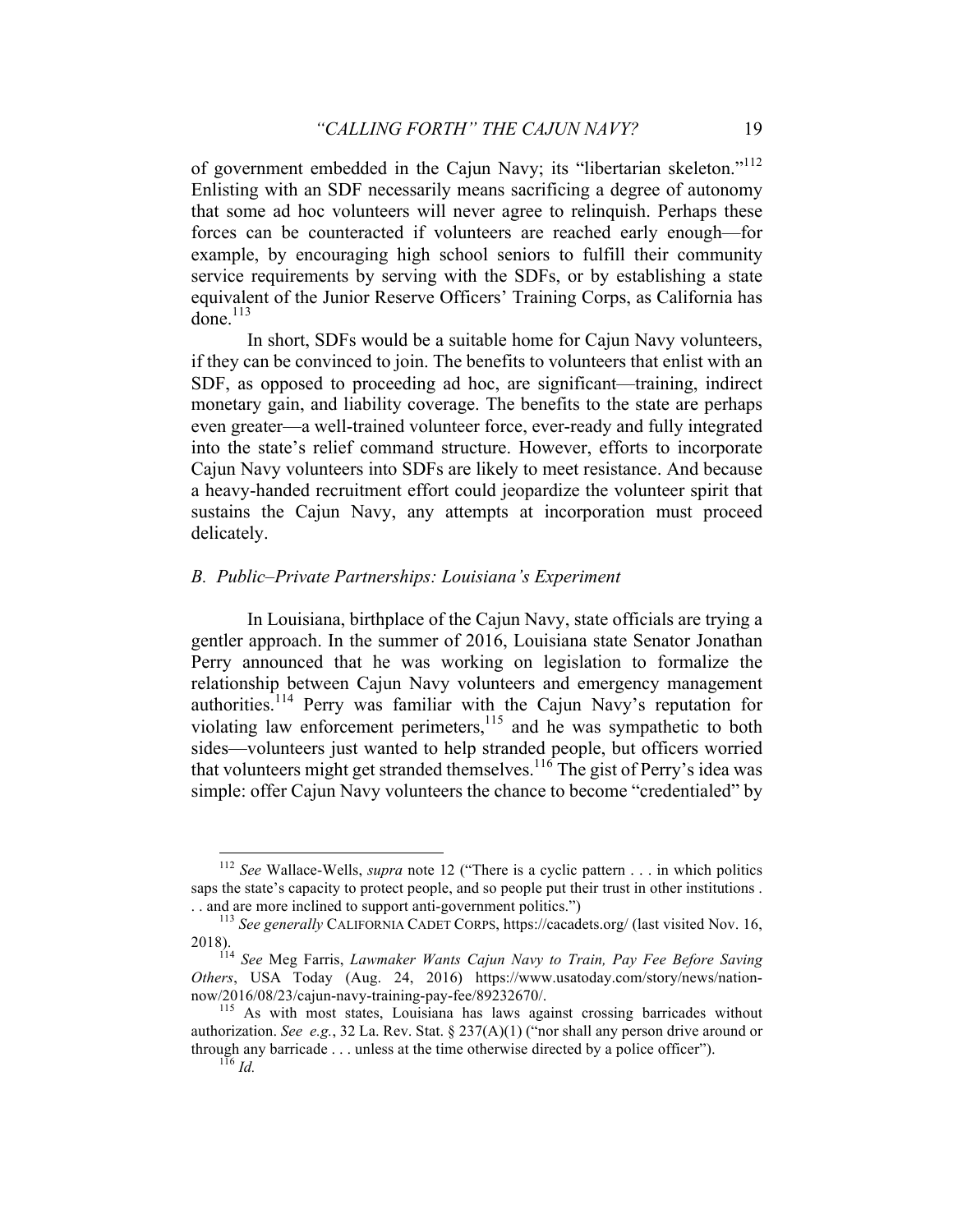undergoing background checks and training.<sup>117</sup> Once credentialed, the volunteers would be awarded badges that would permit entry into otherwise barricaded flood zones.<sup>118</sup>

Though modest, the proposal met sharp resistance from the Cajun Navy. The opposition was more philosophical than practical. "How can you regulate people helping people?" wondered Dustin Clouatre, an incredulous boatman.<sup>119</sup> "Just once it would be nice to see a state legislator refrain from legislating things that don't require legislation. But it's like a disease with these people, and Perry has an advanced case."<sup>120</sup> Perry and others felt the proposal had been misconstrued: the goal was to *help* volunteers, not hinder them.121 Ed Bush, a colonel in the Louisiana National Guard, explained that "[w]hat [Perry is] trying to do is prevent overzealous people from getting stuck themselves."<sup>122</sup> But the feeling among vocal volunteers was that no good could come from government oversight—"whatever government touches in this regard, government will screw up." <sup>123</sup> Perry's efforts stalled.

A year and half later, the idea took on new life. The Governor's Office of Homeland Security and Emergency Preparedness (GOHSEP) revived the bill, tactfully reframing it as a "partnership" between like-minded volunteers and state agencies.<sup>124 "As government, we can never be as fast as you, as</sup> neighbors, as citizens," GOHSEP director James Waskom said.<sup>125</sup> The proposal wasn't red tape; it was an opt-in credentialing framework that would provide volunteers with access to equipment and insurance in exchange for their cooperation. In its new incarnation, the framework quickly won the

 <sup>117</sup> *See* Valerie Richardson, *Talk of Regulating Louisiana's Freewheeling Cajun Navy Makes Waves*, WASH. TIMES (Aug. 25, 1026), https://www.washingtontimes.com/news/2016/aug/25/talk-of-regulating-louisianas-

freewheeling-cajun-n/.<br><sup>118</sup> *Id.* <sup>118</sup> Farris, *supra* note 99 (quoting Clouatre as saying "that doesn't make sense to me").<br><sup>120</sup> Mark J. Perry, *Louisiana Lawmaker Wants to Subject 'The Cajun Navy' Volunteer Group to Government Red Tape, Regulations, Fees*, AEIDEAS (Aug. 23, 2016), http://www.aei.org/publication/louisiana-lawmaker-wants-to-subject-cajun-navy-volunteergroup-to-government-red-tape-regulations-fees/. <sup>121</sup> *See Private Flood Rescuers Irked by Proposal to Require Training, Certificates for* 

*<sup>&#</sup>x27;Cajun* Navy*'*, GREATER BATON ROUGE BUSINESS REPORT (Aug. 24, 2016), https://www.businessreport.com/article/private-flood-rescuers-irked-proposal-requiretraining-certificates-cajun-navy.<br><sup>122</sup> Richardson, *supra* note 117.<br><sup>123</sup> MacAoidh, *Jonathan Perry Goes to Video Explaining His Cajun Navy Certification* 

*Idea, and, Well . . .*, HAYRIDE (Aug. 23, 2016), https://thehayride.com/2016/08/johnathanperry-goes-to-video-explaining-his-cajun-navy-certification-idea-and-well/. <sup>124</sup> Sam Karlin, *Louisiana Officials Want to Certify, Partner with Cajun Navy*, GREATER

BATON ROUGE BUSINESS REPORT (Dec. 28, 2017) https://www.businessreport.com/article/louisiana-officials-want-certify-partner-cajun-navy. <sup>125</sup> *Id.*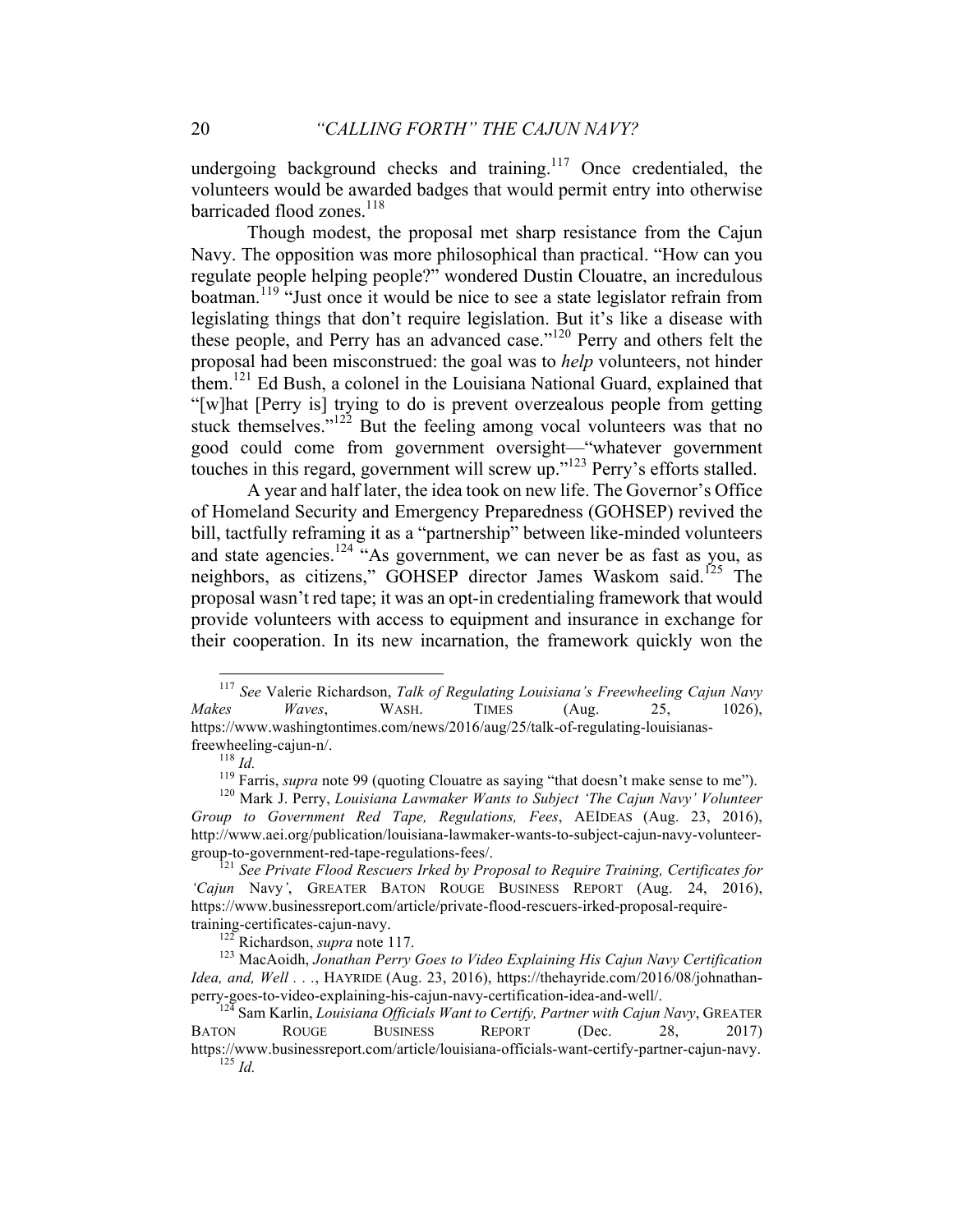endorsement of John Bridgers, a Cajun Navy founder, who testified on its behalf: "It would be a good thing to fall under [the state's] umbrella as far the liability part," Bridgers said. $126$ 

In April 2018, the scheme took legislative form as House Bill 388. Its sponsor, Representative Valarie Hodges, described the bill as giving muchneeded assistance to heroic volunteers.<sup>127</sup> The bill passed overwhelmingly in both the state House (81-11) and Senate (26-5) and was signed by Governor John Bel Edwards as Act No. 548 on May 28,  $2018$ <sup>128</sup>

#### 1. Act No. 548's Components

Act No. 548 has three main elements. First, the Act permits GOHSEP to register and credential volunteers.<sup>129</sup> Though credentialing requirements "may differ" depending on the type of volunteer work involved, the process "shall include, at a minimum" a check on the state sex offender and child predator registry and "may" include a federal or state background check.<sup>130</sup> Volunteers must pay for background checks out of their own pockets, but the relative benefits outweigh the costs—once credentialed, volunteers gain access to a bevy of state protections and resources. Registered volunteers will receive a GOHSEP identification card or badge, which they can use to identify themselves (and their special permissions) to law enforcement during a disaster.<sup>131</sup>

Second, the Act provides volunteers with two important benefits—a limitation on liability, and access to state equipment and supplies. During a disaster, registered volunteers "shall be treated as unpaid agents of the state or parish."132 In this capacity, volunteers cannot be held liable for "any injury, death, loss, civil penalty, or damage" resulting from their relief efforts, unless caused by "gross negligence or willful and wanton misconduct."<sup>133</sup> Furthermore, at the GOHSEP director's discretion, volunteers may "share and receive state and parish commodities," a potential boon for formerly ad

<sup>&</sup>lt;sup>126</sup> *See* Ballard, *supra* note 39.<br><sup>127</sup> Elizabeth Crisp, *Legislation Inspired by 'Cajun Navy' to Allow State Coordination with Disaster Volunteers Heads to Senate*, ADVOCATE (Apr. 18, 2018), https://www.theadvocate.com/baton\_rouge/news/politics/legislature/article\_e93d2ae4-

<sup>4356-11</sup>e8-8f96-1731eb1aa35f.html.<br>
The bill's path is detailed at http://www.legis.la.gov/legis/BillInfo.aspx?s=18rs&b=HB388&sbi=y.

<sup>&</sup>lt;sup>129</sup> See La. 2018 HB 388, Act. No. 548. 130 *Id.* FBI records, along with any records in the state repository, including arrests, convictions, and expungements, may also be used to screen applicants.<br>
<sup>131</sup> *Id.* <sup>132</sup> *Id.* 133 *Id.* Note: this protection does not extend when volunteers are assisting outside of <sup>133</sup> *Id.* Note:

Louisiana.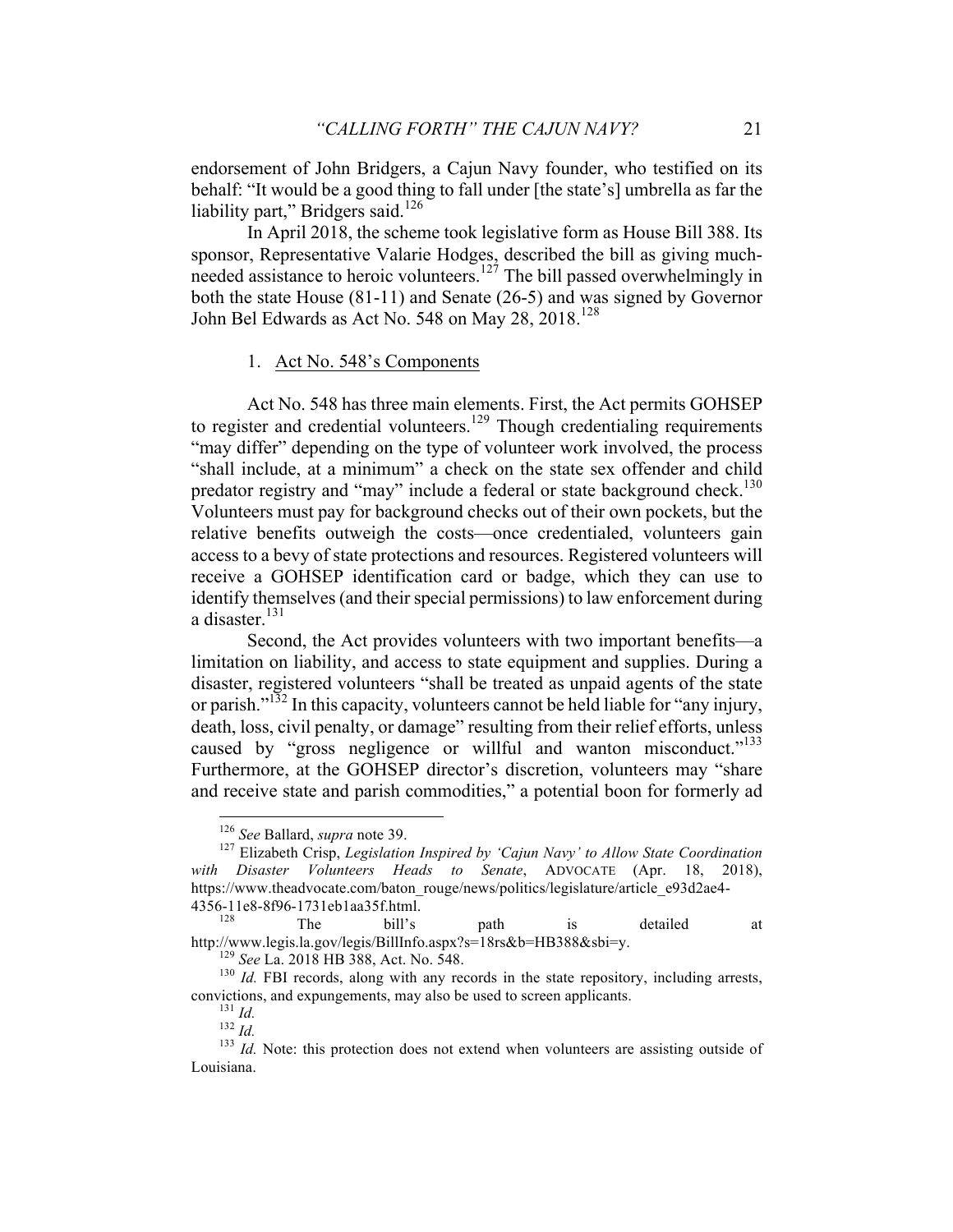hoc volunteers used to relying on good will and personal sacrifice.

Finally, the Act encourages coordination between registered volunteers and the state. However, the extent to which registered volunteers have a *duty* to cooperate remains somewhat unclear.<sup>134</sup> The Act says that credentialed volunteers "may be deployed" by GOHSEP or a related parish office. And "when deployed," volunteers "[s]hall make every effort . . . to coordinate with local officials."<sup>135</sup> But the Act does not detail any consequences for refusing to cooperate, other than, presumably, a loss of credentialed status and the accompanying benefits. Registered volunteers are not public employees, nor are they part of the Louisiana Guard; yet their status as "agents" of the state implies a heightened level of accountability.

As of the time of this writing, GOHSEP has not had occasion to "deploy" any volunteers registered pursuant to the act. But it is not hard to imagine the following scenario: A Cajun Navy volunteer goes through the steps to register and becomes credentialed. A hurricane hits the gulf, and she is "deployed." Once on site, however, she has an in-the-moment disagreement with the way state authorities are conducting their disaster response. Against orders from law enforcement, she proceeds to rescue several people from an off-limits area. Whether that volunteer would face any special repercussions as someone "registered/deployed" as opposed to ad hoc is a question yet to be resolved.

#### 2. Pros and Cons of the Louisiana Approach

Although Act No. 548 is still in its infancy, we can make some predictions about its potential to curb the issues associated with ad hoc search and rescue. One of the Act's primary purposes is to provide volunteers with a shield against liability. To the extent the Act succeeds in enticing Cajun Navy groups to register with GOHSEP, it could go a long way towards alleviating a major concern: lawsuits. Moreover, the Act aims to make volunteers less of a liability *to themselves*. Although the Act does not explicitly provide for safety training, the access to state "commodities" equipment, supplies, even vessels—and emphasis on cooperation could make the Cajun Navy's work safer. The Act also invites ad hoc volunteers to be a part of—or, at least, respectful of—the state's unified incident command

<sup>&</sup>lt;sup>134</sup> We might conceive of the Louisiana approach as a sort of disaster-relief privateering. *See* Nicholas Parrillo, *The De-Privatization of American Warfare: How the U.S. Government Used, Regulated, and Ultimately Abandoned Privateering in the Nineteenth Century*, 19 YALE J.L. & HUMAN. 1, 4 (2007). Parrillo describes "the governmental monopoly on military combat" as "the most accepted and intuitive aspect of the public/private distinction in the United States today." *Id.* Before the rise of private, ad hoc volunteerism, a similar claim could have been made about emergency response. <sup>135</sup> *Id.*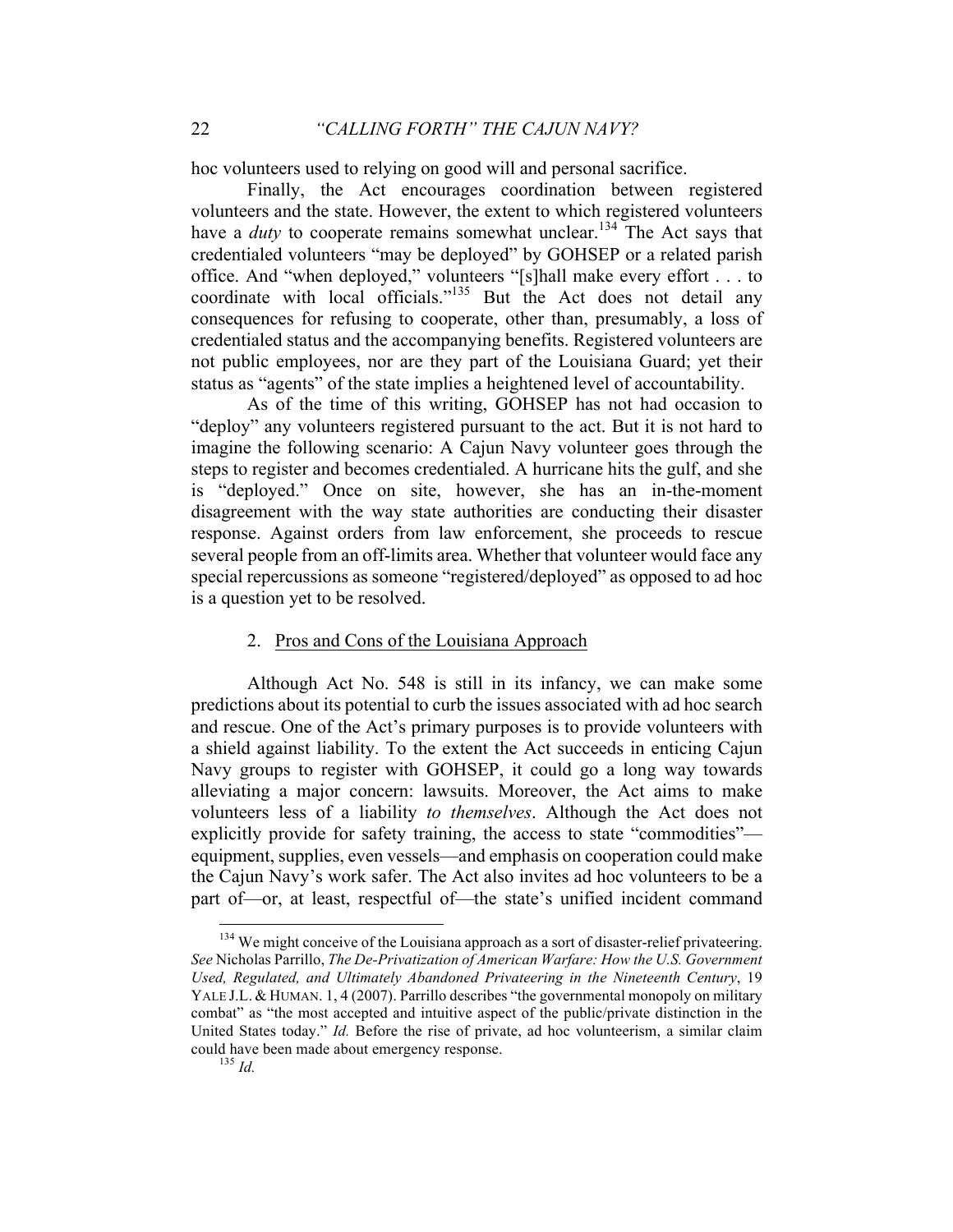structure.

As to residents' expectations about the severity of storms and the likelihood of rescue, Act No. 548 is unlikely to alter any impressions. However, the Act aspires to combat the Cajun Navy's culture of vigilantism by having volunteers work in tandem with state authorities. Whether a Cajun Navy volunteer who has registered under the Act will be perceived as working "with" as opposed to "as" the state may be within the eye of the beholder. But the Act itself was pitched—and widely understood—as a partnership of mutual motive and mutual respect.<sup>136</sup>

Compared to the SDF-incorporation model, there are both pros and cons to Louisiana's approach. For starters, Cajun Navy participation is likely to be higher under the Louisiana framework than in traditional SDFs, because the credentialing process under the Act is much less time- and effort-intensive than formal enlistment. Recall that SDF participation commitments are quite small—say one day a month, or one week a year—compared to National Guard or federal military service.<sup>137</sup> Still, all that's currently required to register as a volunteer in Louisiana is willingness to submit to a background check and pay the associated fees—a comparatively low threshold to entry.<sup>138</sup> The Cajun Navy's bootstrapping culture is also a factor. While Representative Perry's initial proposal—perceived as heavy-handed government oversight—was ardently rejected, Act No. 548—nearly identical in content, but presented as a "partnership"—gained the endorsement of a Cajun Navy founder and passed easily. If this government-skeptical mindset persists, Cajun Navy volunteers are perhaps more likely to work in conjunction with the state than become formal members of its defense force.

The SDF-incorporation model maintains a clear line between state forces and ad hoc volunteers—volunteers are either under state command, or they aren't. Under the Louisiana framework, the designations are not quite as clear. Act No. 548 creates three separate classes of rescuer—the state, registered volunteers, and unregistered volunteers. And the line between the latter two classes may blur if registered volunteers disagree with state strategy, or if a mixed crew of registered and unregistered volunteers sets out to perform search and rescue together. As such, one possible consequence of the Louisiana approach is the bifurcation of the Cajun Navy community. The SDF model does not carry the same risk of confusion.

Finally, the two frameworks differ in the degree to which they incorporate ad hoc volunteers into a chain of command. Under the Louisiana

 <sup>136</sup> *See* Crisp, *supra* note 111 (quoting Act. No. 548's sponsor as saying "Right now, they have no training and they are doing this . . . This is beneficial to give them the training they need."). <sup>137</sup> *See supra* Part II.A. <sup>138</sup> *See* La. 2018 HB 388, Act. No. 548.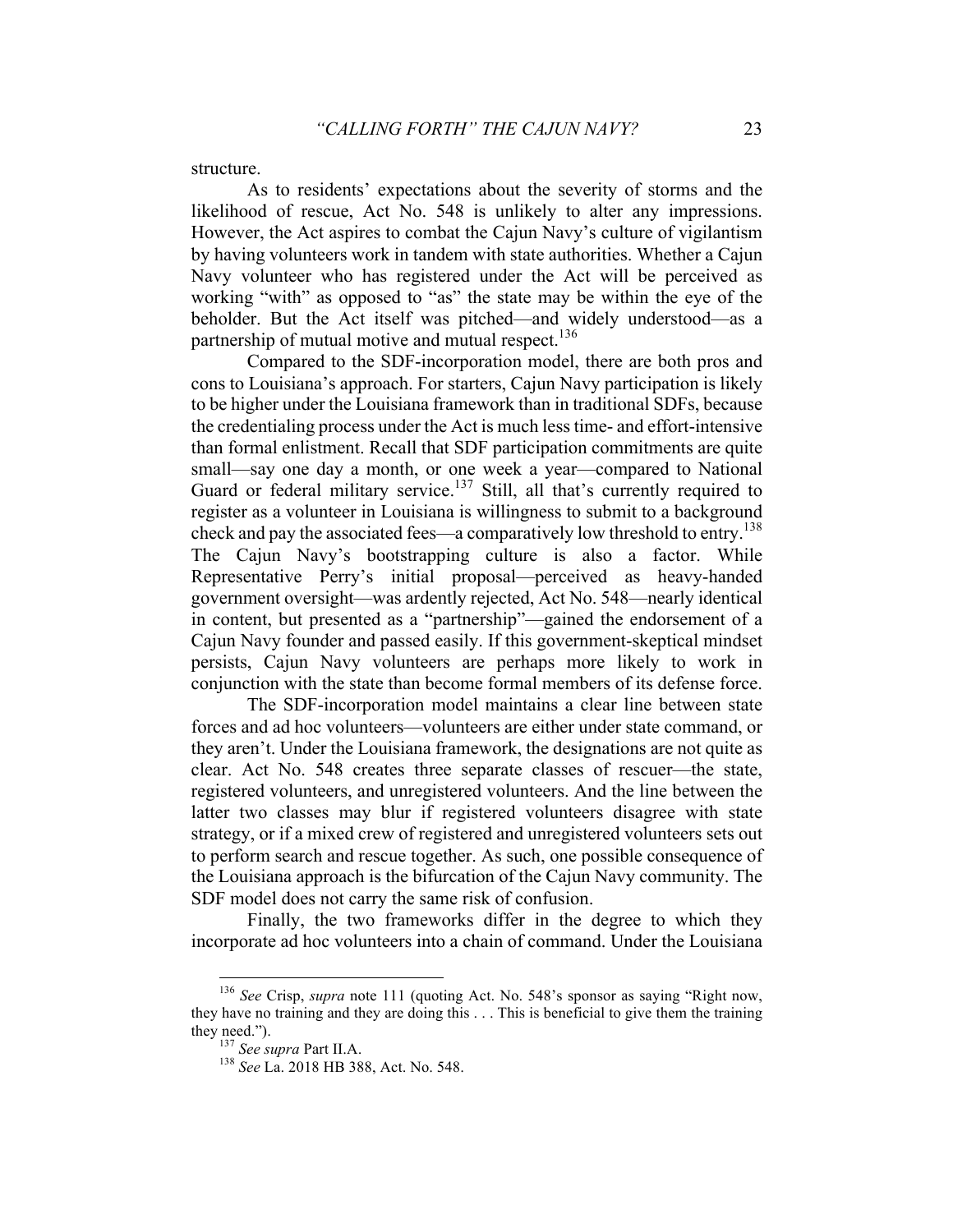model, participation as a credentialed volunteer likely entails nothing more than a good-faith promise to work with state and local authorities.<sup>139</sup> In contrast, SDF members are part of a military unit, fully integrated within the state's incident response framework. Thus, if "[s]uccess" in disaster-relief "requires unity of effort, which respects the chain of command of each participating organization," it may be worthwhile to push for full SDF enlistment, rather than settling for a tepid partnership.<sup>140</sup>

#### **CONCLUSION**

Whatever skepticism towards ad hoc volunteerism is warranted, Cajun Navy groups have rescued thousands of people and inspired many more. They have been described as "the best of America,"<sup>141</sup> and rightly so. In his book *The Great Deluge*, historian Douglas Brinkley describes the origins of the Cajun Navy in near-mythic terms:

Somehow, as Cajun folk watched New Orleans flood on TV—while FEMA abandoned the stranded and then treated them as if they were human driftwood—the old ghosts of the past stirred in the hearts of southwestern Louisianans. Many of these Cajuns worked in the oil and gas exploration business, but their hearts never left their pirogues cutting through the bayous at dusk. Many had never been to the city of New Orleans. [But soon,] [e]ach Cajun Navy boat was packed to the gills with refugees  $\dots$ <sup>142</sup>

After a natural disaster, this kind of everyman, neighbor-helpingneighbor mindset is invaluable.<sup>143</sup> It will remain especially so, given that hurricanes and flooding are expected to be exacerbated by climate change in the coming decades.144 The worst thing we could do would be to repress the

<sup>&</sup>lt;sup>139</sup> Again, there is some ambiguity about the degree of authority GOHSEP may exercise over registered volunteers once they are "deployed" and, likewise, the reciprocal duty, if any, deployed volunteers owe to the state. *See supra* Part II.B. 140 *See generally* INCIDENT KEYSTONE*, supra* note 41 at 7; NIMS OBJECTIVES*, supra*

note 43.<br><sup>141</sup> *See* Rep. Steve Scalise (@SteveScalise), TWITTER (Sept. 14, 2018, 8:54 AM),<br>https://twitter.com/stevescalise/status/1040629838418194433?lang=en.

<sup>&</sup>lt;sup>142</sup> Brinkley, *supra* note 2 at 373–74.<br><sup>143</sup> FED. EMERGENCY MGMT. AGENCY, U.S. DEP'T OF HOMELAND SEC., NAT'L<br>DISASTER RECOVERY FRAMEWORK 14 (2011).

<sup>&</sup>lt;sup>144</sup> See Thomas R. Knuston, et al., *Dynamical Downscaling Projections of Twenty-First Century Atlantic Hurricane Activity: CMIP3 and CMIP5 Model-Based Scenarios*, 9-2013 JOURNAL OF CLIMATE 6591 (2013) (predicting an increase in the frequency of Category 4 and 5 hurricanes this century).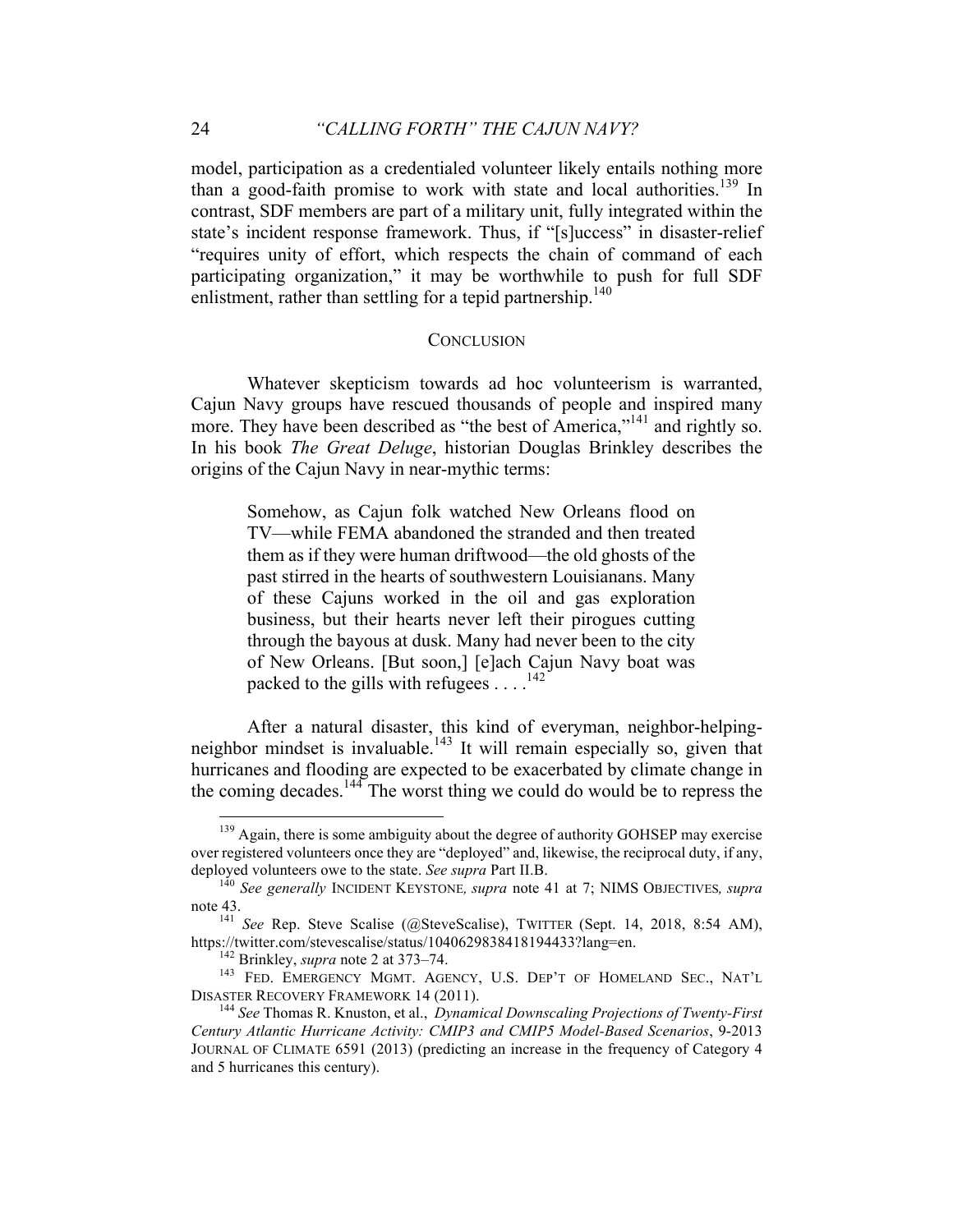Samaritan's spark.<sup>145</sup>

Having weighed the pros and cons, both the invigorated SDF model and Louisiana's partnership framework would be better than the status quo. Realistically, neither program would lead to the swift disbanding of the Cajun Navy; what is more likely is a gradual incorporation as some volunteers test the waters of greater cooperation with government. With that in mind, the best options are those capable of bringing the most volunteers under the state's umbrella sooner, rather than later.

The challenge of effective recruitment should not be discounted. From that standpoint, Louisiana's framework has the SDF beat. It is not arduous to become a credentialed volunteer under the scheme.<sup>146</sup> Moreover, the framework's arm-in-arm approach—a "partnership" between likeminded volunteers and state agencies—is likely a better cultural fit, given the known libertarian proclivities of the average Cajun Navy volunteer. Rather than petitioning ad hoc volunteer rescuers to work beneath state authorities, as they would be obligated to do as members of an SDF, Louisiana simply asks credentialed volunteers for their cooperation; at most, that they promise not to *defy* authorities, even if they don't *report* to them.<sup>147</sup>

Though there is likely some overlap, the potential recruitment pools under the two models differ as well. Under Louisiana's framework, all interested volunteers, regardless of background, are encouraged to register. In contrast, if traditional participation is any indicator, the recruitment pool for an SDF may be narrower—as Hershkowitz and Wardell explain, "[t]he traditional SDF recruitment pools are recently retired active military, reserve and [National Guard] officers and enlisted personnel."<sup>148</sup> Former military personnel are more inclined to join an SDF "because of the sense of a comradery among volunteers, because of the comfort level obtained from being among uniformed persons once again, or because of having served the military well and received much in return." Of course, many Cajun Navy volunteers share these motivations—"they wish to 'repay' [an] emotional 'debt' through'' service during times of need.<sup>149</sup> But, as detailed above, many

<sup>&</sup>lt;sup>145</sup> In 2015, the national volunteer rate, as calculated by the Bureau of Labor Statistics, fell to a ten year low. *See* Economic News Release USDL-16-0363, *Volunteering in the United States, 2015*, BUREAU OF LAB. STAT., U.S. DEP'T OF LAB. (Feb. 26, 2016), https://www.bls.gov/news.release/volun.nr0.htm. <sup>146</sup> *See* Part II.B. <sup>147</sup> *See* L.A. HB 338, *supra* note 80 (credentialed volunteers "[s]hall make every effort

when deployed to coordinate with local officials").<br><sup>148</sup> *See* Hershkowitz & Wardell, *supra* note 72 at 9.<br><sup>149</sup> *See id* at 9–10*. See also supra* note 35 and accompanying text, explaining that, as with SDF members, many Cajun Navy volunteers come from military or medical backgrounds; Deano L. McNeil, *State Defense Forces: Challenges and Opportunities of Recruiting and Retention*, MILITARY1 (July 8, 2015), https://www.military1.com/military-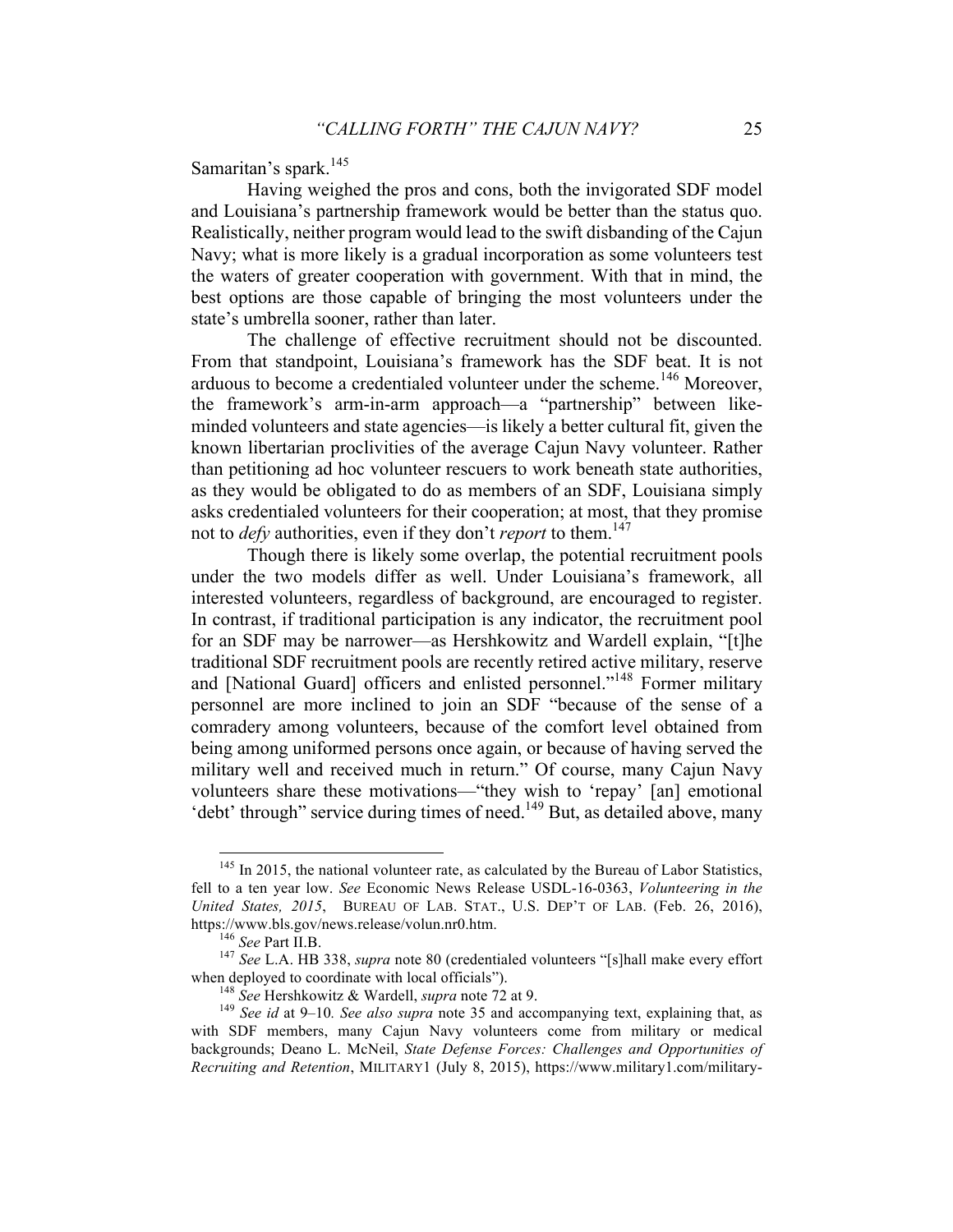volunteers are also distrusting of governmental authority.<sup>150</sup> Thus, for the same reasons one volunteer would be likely to join an SDF, another may be dissuaded. By taking a "big tent" approach, Louisiana's framework avoids this complication. Moreover, if Louisiana's Act. No. 548 is successful in establishing a registry of credentialed volunteers, that list could be a starting point for targeted recruitment of Cajun Navy volunteers that are comfortable working within the state's apparatus into a renewed SDF—a bridge.<sup>151</sup>

Louisiana's framework offers another important advantage over SDFs: cost. With their relatively small size, funding for SDFs is already quite limited.<sup>152</sup> In 2013, for instance, New York spent almost \$30 million on its National Guard forces, but less than \$40,000 on its state guard.<sup>153</sup> However, even these modest funds are subject to fluctuations. For example, while the Texas State Guard employs nearly fifty individuals who are "fully generalrevenue funded," it also relies on "more than 450 state employees whose salaries the state is reimbursed some portion by the federal government through a cooperative agreement."<sup>154</sup> Accordingly, "in the face of federal budget reductions and potential structural changes to the National Guard," funding for SDFs may be hard to come by in the future.<sup>155</sup>

Until state legislatures adopt consistent support for SDFs—and pass complementary budgets—Louisiana's public-private partnership model offers an appealing alternative. All administrative programs have some implementation costs, and, given the program's newness, we won't know the true cost of Louisiana's experiment for some time. But it is apparent that credentialing volunteers will cost less than furnishing an expanded SDF: under Louisiana's scheme, registered volunteers would, in most cases, continue to use their own watercraft and supplies, and even cover the cost of their own background checks.<sup>156</sup> Again, if the goal is to facilitate

education/article/321531014-state-defense-forces-challenges-and-opportunities-ofrecruiting-and-retention/.<br><sup>150</sup> *See* Wallace-Wells, *supra* note 12; Part II.A.1.<br><sup>151</sup> Hershkowitz & Wardell also find it "apparent that an 'inner-cadre' of senior officers

and enlisted personnel is required as the kernel for creating the structure that will eventually form the SDF cadre upon which a SDF can be called into service." This includes at least one "deputy" responsible for planning the natural disaster mitigation support function and recruiting a small number of enthusiastic personnel. *See* Hershkowitz & Wardell, *supra* note 72 at 5–6. <sup>152</sup> *See* Freedman, *supra* note 79 (noting that, although "SDFs are cheap to maintain, and

they contribute free manpower," a 2005 study "documented only \$973,000 of state spending on such forces nationwide").<br><sup>153</sup> *Id.* AGENCY STRATEGIC PLAN, FISCAL YEARS 2015-2019, TEXAS MILITARY

DEPARTMENT 9 (2016). <sup>155</sup> *See id.* <sup>156</sup> *See supra* Part II.B.